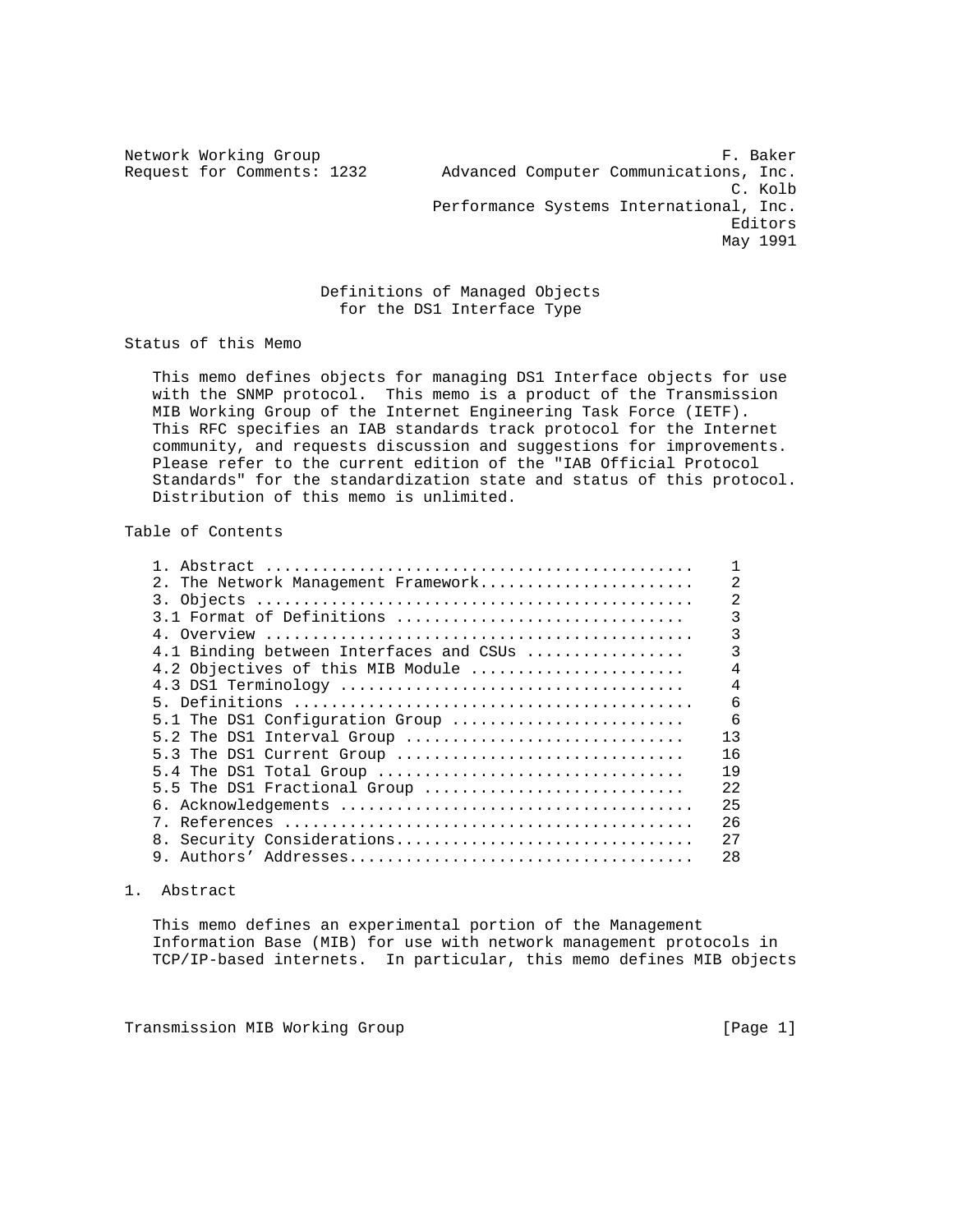for representing DS1 physical interfaces. Implementors should consult in addition to this memo the companion document that describes that DS3 managed objects.

2. The Network Management Framework

 The Internet-standard Network Management Framework consists of three components. They are:

 RFC 1155 which defines the SMI, the mechanisms used for describing and naming objects for the purpose of management. RFC 1212 defines a more concise description mechanism, which is wholly consistent with the SMI.

 RFC 1156 which defines MIB-I, the core set of managed objects for the Internet suite of protocols. RFC 1213, defines MIB-II, an evolution of MIB-I based on implementation experience and new operational requirements.

 RFC 1157 which defines the SNMP, the protocol used for network access to managed objects.

 The Framework permits new objects to be defined for the purpose of experimentation and evaluation.

3. Objects

 Managed objects are accessed via a virtual information store, termed the Management Information Base or MIB. Objects in the MIB are defined using the subset of Abstract Syntax Notation One (ASN.1) [7] defined in the SMI. In particular, each object has a name, a syntax, and an encoding. The name is an object identifier, an administratively assigned name, which specifies an object type. The object type together with an object instance serves to uniquely identify a specific instantiation of the object. For human convenience, we often use a textual string, termed the OBJECT DESCRIPTOR, to also refer to the object type.

 The syntax of an object type defines the abstract data structure corresponding to that object type. The ASN.1 language is used for this purpose. However, the SMI [3] purposely restricts the ASN.1 constructs which may be used. These restrictions are explicitly made for simplicity.

 The encoding of an object type is simply how that object type is represented using the object type's syntax. Implicitly tied to the notion of an object type's syntax and encoding is how the object type is represented when being transmitted on the network.

Transmission MIB Working Group **[Page 2]** [Page 2]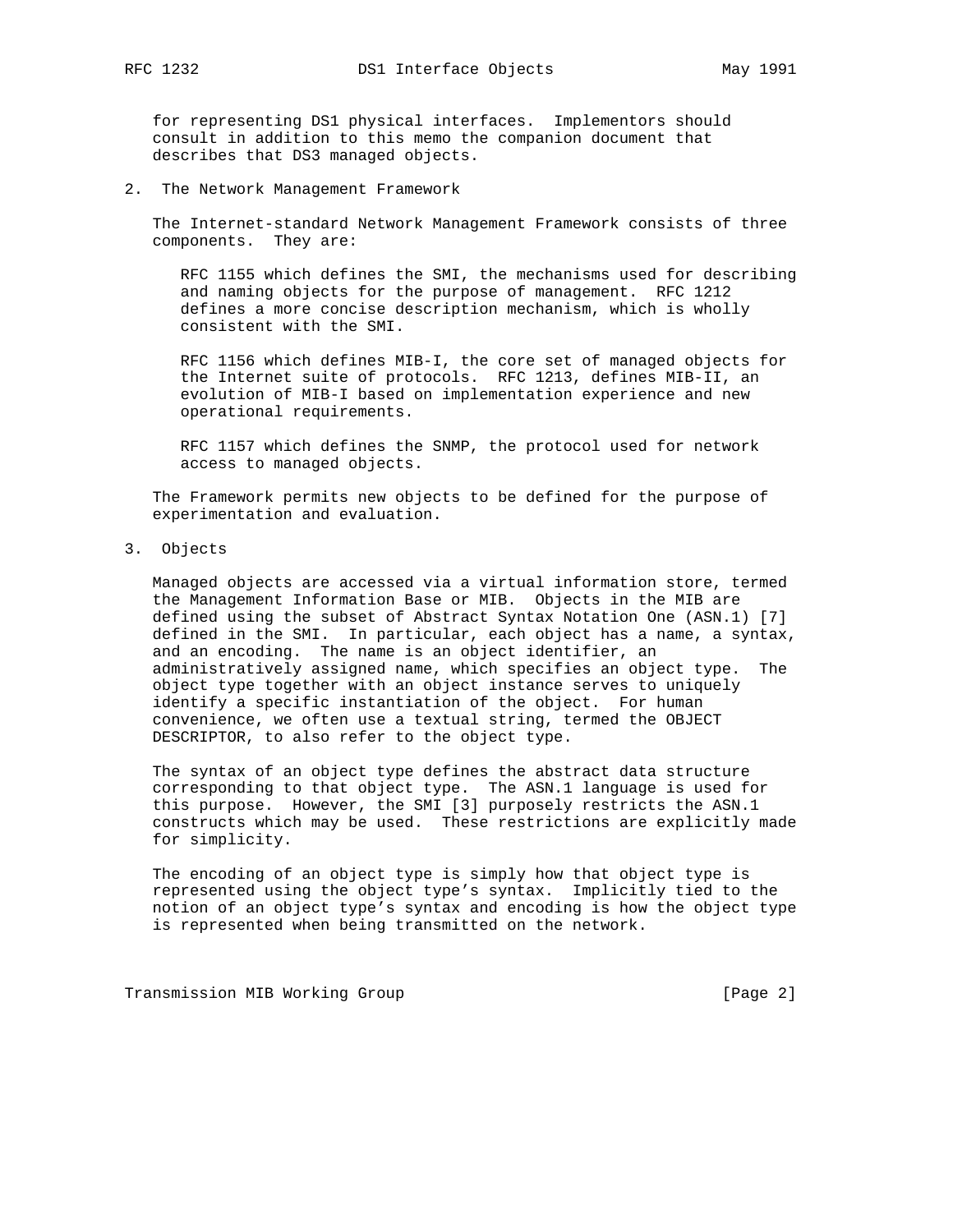The SMI specifies the use of the basic encoding rules of ASN.1 [8], subject to the additional requirements imposed by the SNMP.

3.1. Format of Definitions

 Section 5 contains contains the specification of all object types contained in this MIB module. The object types are defined using the conventions defined in the SMI, as amended by the extensions specified in [13].

4. Overview

 These objects are used when the particular media being used to realize an interface is a DS1 physical interface. At present, this applies to these values of the ifType variable in the Internet standard MIB:

```
 ds1 (18)
 e1 (19)
```
 The definitions contained herein are based on the AT&T T-1 specifications and Extended Superframe (ESF) format [9, 10], the latter of which conforms to proposed ANSI specifications [14, 15]. The various T1 and E1 line disciplines are similar enough that separate MIBs are unwarranted, although there are some differences. For example, Loss of Frame is defined more rigorously in the ESF specification than in the D4 specification, but it is defined in both.

4.1. Binding between Interfaces and CSUs

 It should be noted that it is possible to multiplex multiple bit streams onto a single DS1 physical interface (CSU), realizing multiple interfaces from the perspective of the Internet-standard MIB. It is also possible to concatenate physical interfaces to provide a single logical interface. As such, it is important to be able to distinguish between the indices used to identify the CSUs attached to a node and the indices used to identify an interface (in the MIB sense) attached to a node.

 Each agent which resides on a host which uses DS1 physical interfaces is required to assign a small, positive integer uniquely to each CSU. This is known as the "CSUIndex", and is used to distinguish between different CSUs attached to a node. The CSUIndex is also used as the "key" when accessing tabular information about DS1 physical interfaces.

The potentially many-to-one binding between CSU indices and the

Transmission MIB Working Group **[Page 3]** [Page 3]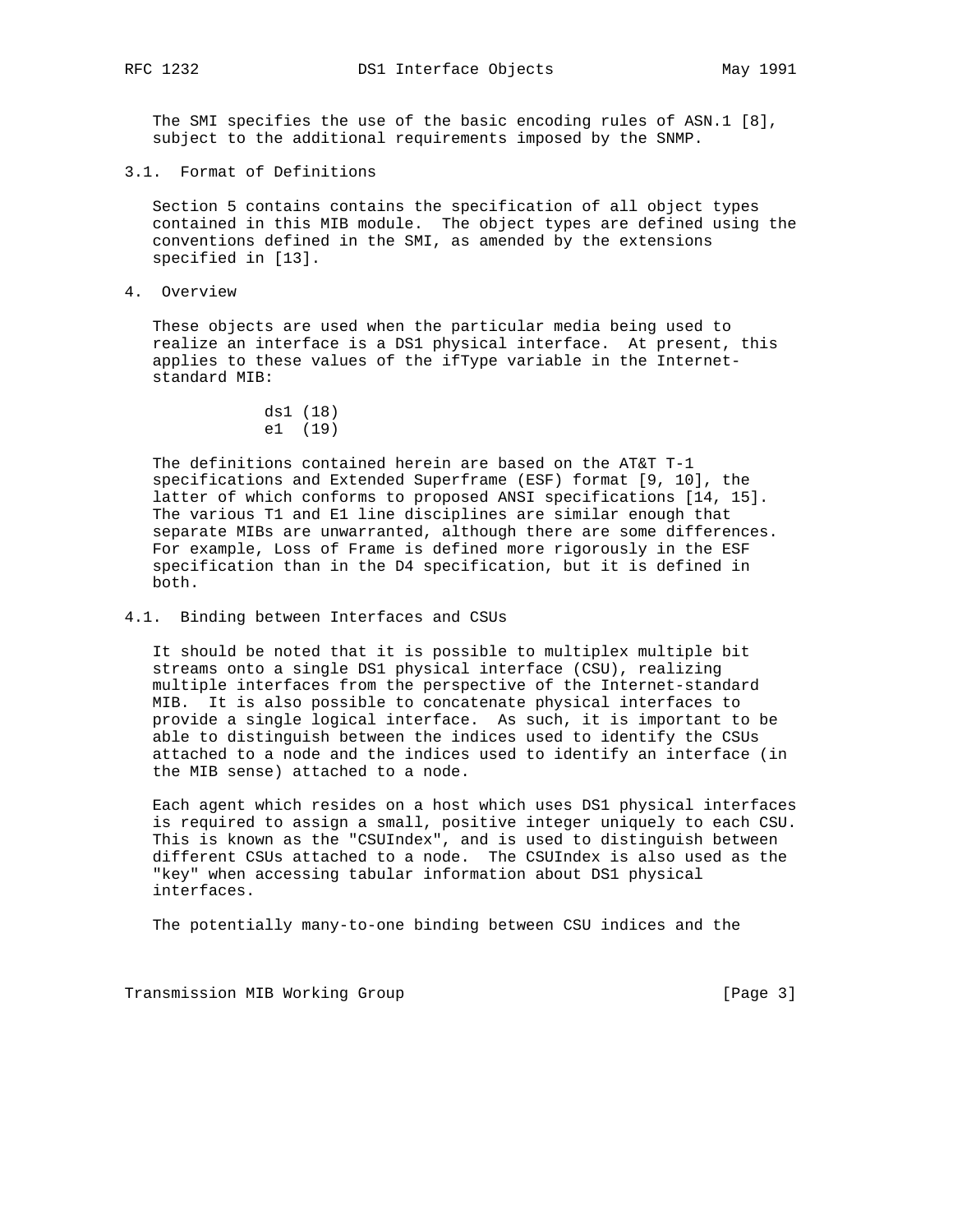ifIndex value assigned to each MIB interface are defined in the ds1ConfigTable table defined in the next section.

4.2. Objectives of this MIB Module

 There are numerous things that could be included in a MIB for DS1 Interfaces: the management of multiplexors, CSUs, DSUs, and the like. The intent of this document is to facilitate the common management of CSUs, both in-chassis and external via proxy. As such, a design decision was made up front to very closely align the MIB with the set of objects that can generally be read from CSUs that are currently deployed, which is to say ESF CSUs conforming to AT&T specifications. However, by simple generalization of these objects, the MIB is also made applicable to D4 and G.704 devices.

 To meet a requirement not easily satisfied in other places, there is one additional group present, the Fractional DS1 group. This is intended to facilitate the use of fractional DS1 devices (i.e., devices which utilize a subset of the 8 bit channels available in the frame) over the managed CSUs.

#### 4.3. DS1 Terminology

 The terminology used in this document to describe error conditions on a T1 or E1 circuit monitored by a CSU are from references [10], [11], [14], and [15].

Out of Frame event

 An Out of Frame event is declared when the receiver detects two or more framing-bit errors within a 3 millisecond period, or two or more errors out of five or less consecutive framing-bits. At this time, the framer enters the Out of Frame State, and starts searching for a correct framing pattern. The Out of Frame state ends when reframe occurs.

 Loss of Signal This event is declared upon observing  $175 +/- 75$  contiguous pulse positions with no pulses of either positive or negative polarity (also called keep alive).

 Code Violation Error Event A Code Violation Error Event is the occurrence of a received Cyclic Redundancy Check code that is not identical to the corresponding locally-calculated code.

 Bipolar Violation A Bipolar Violation, for B8ZS-coded signals, is the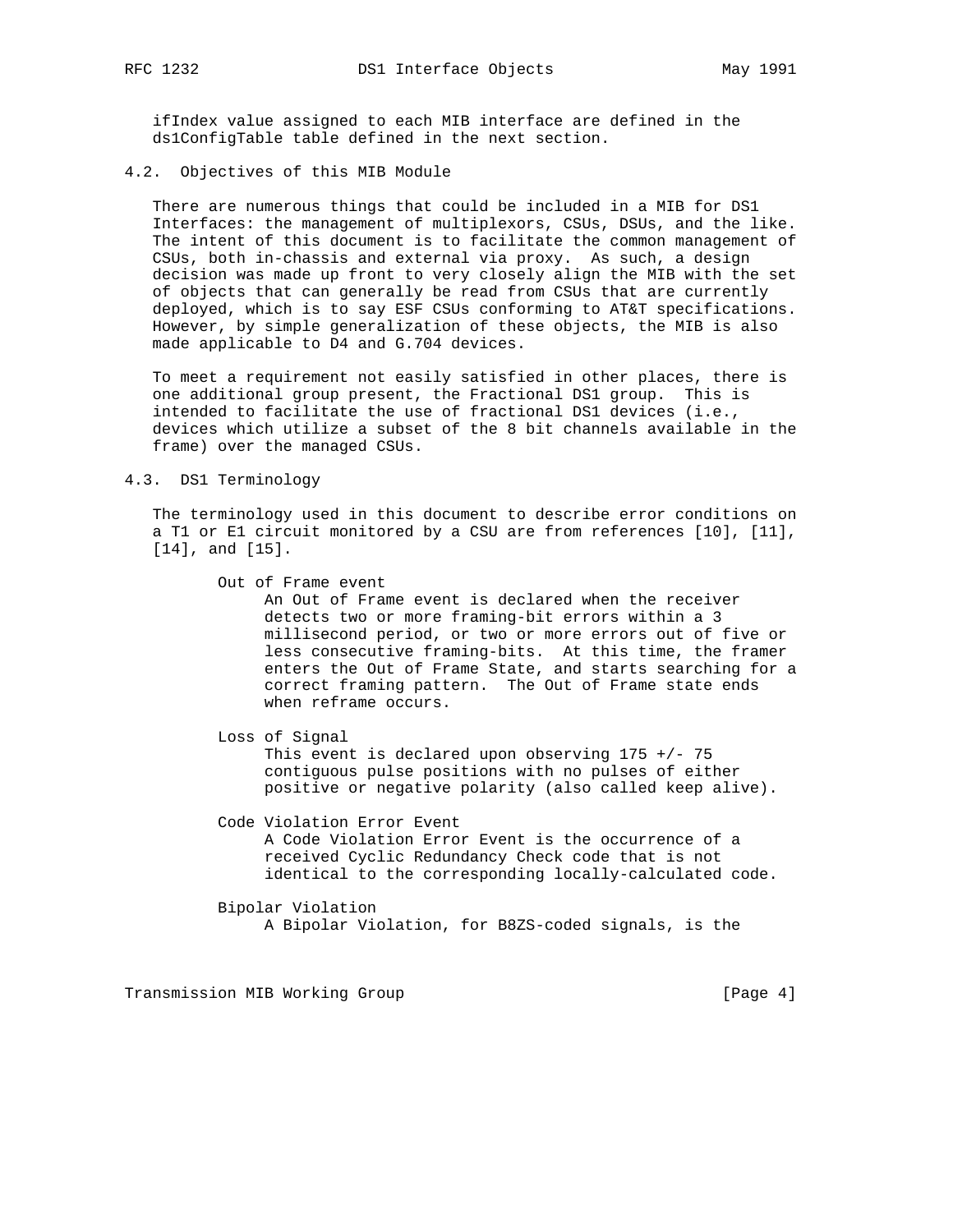occurrence of a received bipolar violation that is not part of a zero-substitution code. It also includes other error patterns such as: eight or more consecutive zeros and incorrect parity.

Errored Seconds

 An Errored Second is a second with one or more Code Violation Error Events OR one or more Out of Frame events. In D4 and G.704 section 2.1.3.2 (eg, G.704 which does not implement the CRC), the presence of Bipolar Violations also triggers an Errored Second.

Severely Errored Seconds

 A Severely Errored Second is a second with 320 or more Code Violation Error Events OR one or more Out of Frame events.

 Severely Errored Framing Second An Severely Errored Framing Second is a second with one or more Out of Frame events.

#### Unavailable Signal State

 This state is declared at the onset of 10 consecutive Severely Errored Seconds. It is cleared at the onset of 10 consecutive seconds with no Severely Errored Second.

#### Unavailable Seconds

 Unavailable Seconds are calculated by counting the number of seconds that the CSU is in the Unavailable Signal State, including the initial 10 seconds to enter the state but not including the 10 seconds to exit the state.

 Note that any second that may be counted as an Unavailable Second may not be counted as an Errored Second, a Severely Errored Second. Since the 10 Severely Errored Seconds that comprise the transition from the available to Unavailable Signal State may also be counted as Errored Seconds, and Severely Errored Seconds previous to entering the state, these three counters are adjusted so that any second counted during this transition is then subtracted. The 10 seconds in the transition from unavailable to available may be counted as Errored Seconds.

 A special case exists when the 10 or more second period crosses the 900 second statistics window boundary, as the foregoing description implies that the Severely Errored Second and Unavailable Second counters must be adjusted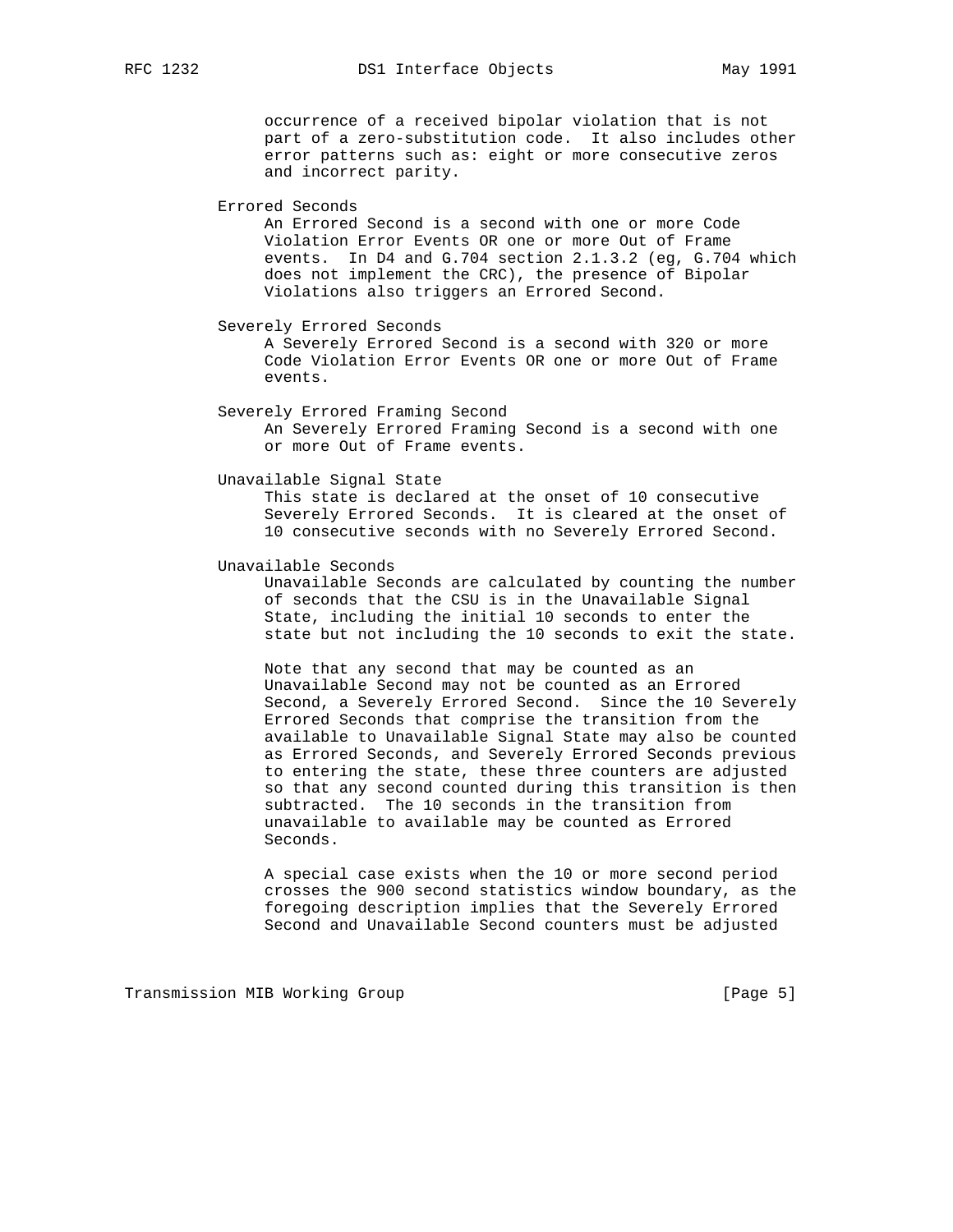when the Unavailable Signal State is entered. Clearly, successive GETs of the affected ds1IntervalSES and ds1IntervalUAS objects will return differing values if the first GET occurs during the first few seconds of the window. This is viewed as an unavoidable side-effect of selecting the presently deployed AT&T objects as a basis for this memo.

#### Yellow Alarm

 A Yellow Alarm is declared because of an incoming Yellow Signal from the far-end. In effect, the circuit is declared to be a one way link.

Red Alarm

 A Red Alarm is declared because of an incoming Loss of Signal, Loss of Framing, Alarm Indication Signal. After a Red Alarm is declared, the device sends a Yellow Signal to the far-end. The far-end, when receives the Yellow Signal, declares a Yellow Alarm.

#### Circuit Identifier

 This is a character string specified by the circuit vendor, and is useful when communicating with the vendor during the troubleshooting process.

# 5. Definitions

RFC1232-MIB DEFINITIONS ::= BEGIN

IMPORTS

 experimental, Counter FROM RFC1155-SMI DisplayString FROM RFC1158-MIB OBJECT-TYPE FROM RFC-1212;

 -- This MIB module uses the extended OBJECT-TYPE macro as -- defined in [13].

 -- this is the MIB module for ds1 objects ds1 OBJECT IDENTIFIER  $::=$  { experimental 2 } -- the DS1 Configuration group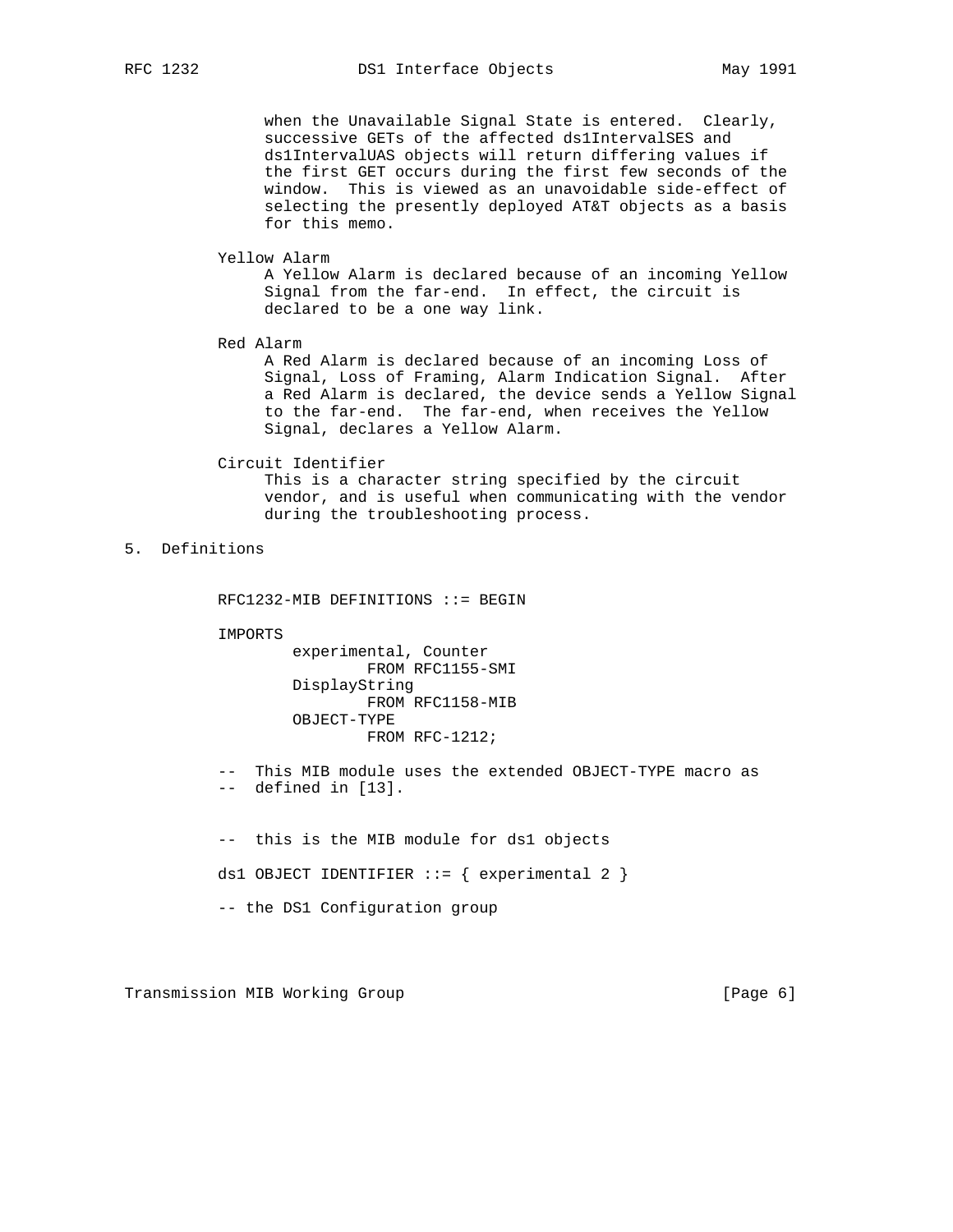```
 -- Although the objects in this group are read-only, at the
 -- agent's discretion they may be made read-write so that the
 -- management station, when appropriately authorized, may
 -- change the behavior of the CSU, e.g., to place the device
 -- into a loopback state or emit a QRSS BER test.
 -- Implementation of this group is mandatory for all systems
 -- that attach to a ds1.
 ds1ConfigTable OBJECT-TYPE
     SYNTAX SEQUENCE OF DS1ConfigEntry
     ACCESS not-accessible
     STATUS mandatory
     DESCRIPTION
            "The DS1 Configuration table."
    ::= \{ ds1 1 \} ds1ConfigEntry OBJECT-TYPE
     SYNTAX DS1ConfigEntry
     ACCESS not-accessible
     STATUS mandatory
     DESCRIPTION
            "An entry in the DS1 Configuration table."
     INDEX { ds1CSUIndex }
     ::= { ds1ConfigTable 1 }
 DS1ConfigEntry ::=
     SEQUENCE {
         ds1CSUIndex
             INTEGER,
         ds1Index
             INTEGER,
         ds1TimeElapsed
             INTEGER (1..900),
         ds1ValidIntervals
             INTEGER (0..96),
         ds1LineType
             INTEGER,
         ds1ZeroCoding
             INTEGER,
         ds1Loopback
             INTEGER,
         ds1SendCode
             INTEGER,
         ds1YellowAlarm
             INTEGER,
         ds1RedAlarm
             INTEGER,
```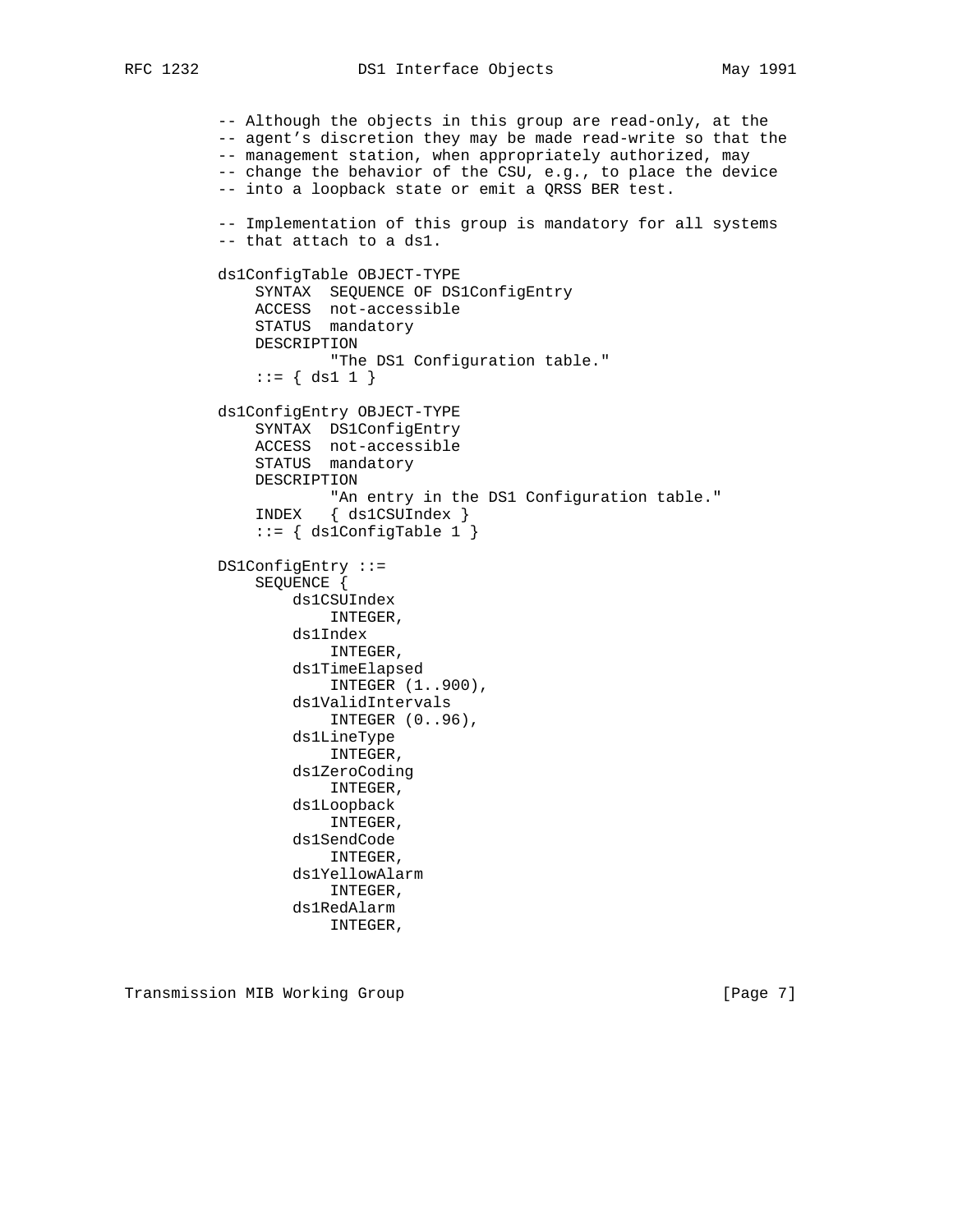```
 ds1CircuitIdentifier
         DisplayString (SIZE (0..255))<br>}
 }
          ds1CSUIndex OBJECT-TYPE
              SYNTAX INTEGER
              ACCESS read-only
              STATUS mandatory
              DESCRIPTION
                     "The index value which uniquely identifies the CSU
                     to which this entry is applicable."
             ::= { ds1ConfigEntry 1 }
          ds1Index OBJECT-TYPE
              SYNTAX INTEGER
 ACCESS read-only
STATUS mandatory
              DESCRIPTION
                     "An index value that uniquely identifies an
                     interface to a ds1. The interface identified by a
                     particular value of this index is the same
                     interface as identified by the same value an
                     ifIndex object instance."
             ::= { ds1ConfigEntry 2 }
          ds1TimeElapsed OBJECT-TYPE
              SYNTAX INTEGER (1..900)
 ACCESS read-only
STATUS mandatory
              DESCRIPTION
                     "The number of seconds that have elapsed since the
                     beginning of the current error-measurement period.
                     Any fraction is rounded up."
             ::= \{ ds1ConfigEntry 3 \} ds1ValidIntervals OBJECT-TYPE
              SYNTAX INTEGER (0..96)
 ACCESS read-only
STATUS mandatory
              DESCRIPTION
                     "The number of previous intervals for which valid
                     data was collected. The value will be 96 unless
                     the CSU device was brought online within the last
                     24 hours, in which case the value will be the
                     number of complete 15 minute intervals the CSU has
                     been online."
             ::= { ds1ConfigEntry 4 }
```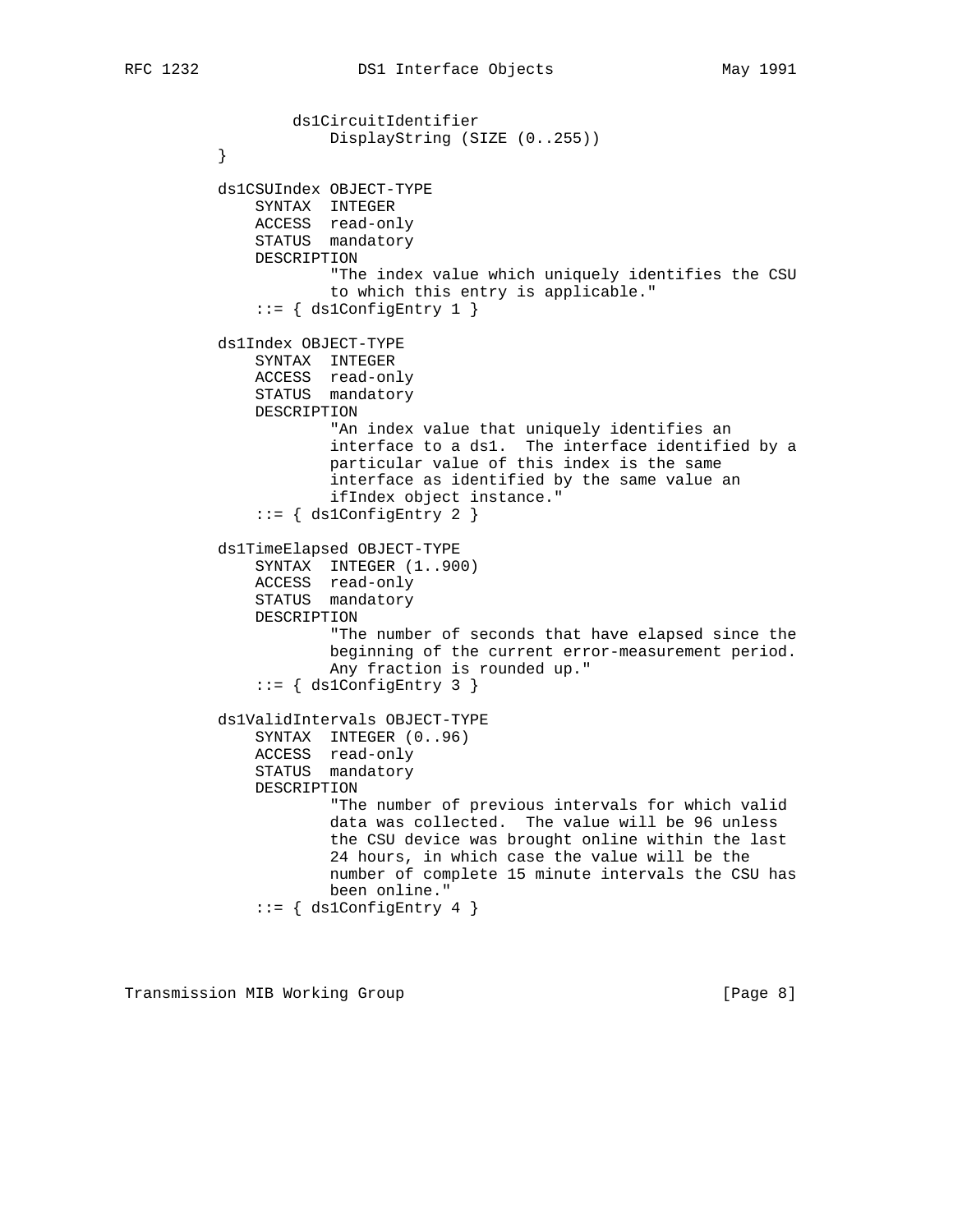```
 ds1LineType OBJECT-TYPE
             SYNTAX INTEGER {
                        other(1),
                       ds1ESF(2),
                        ds1D4(3),
                        ds1ANSI-ESF(4),
                        ds1G704(5),
                        ds1G704-CRC(6)
 }
             ACCESS read-only
             STATUS mandatory
             DESCRIPTION
                    "This variable indicates the variety of DS1 Line
                    implementing this circuit. The type of circuit
                    affects the number of bits per second that the
                    circuit can reasonably carry, as well as the
                    interpretation of the usage and error statistics.
                    The values, in sequence, describe:
                    TITLE: SPECIFICATION:
 ds1ESF AT&T Extended SuperFrame DS1 [10]
 ds1D4 AT&T D4 format DS1 [16], [17]
                    ds1ANSI-ESF ANSI Extended SuperFrame format [14]
                    ds1G704 CCITT Recommendation G.704 [12]
                                  (section 2.1.3.2)
                    ds1G704-CRC CCITT Recommendation G.704 [12]
                                (section 2.1.3.1)
 "
             ::= { ds1ConfigEntry 5 }
         ds1ZeroCoding OBJECT-TYPE
             SYNTAX INTEGER {
                       ds1JammedBit(1),
                        ds1B8ZS(2),
                       ds1InvertedHDLC(3),
                       ds1HDB3(4),
                   ds1ZBTSI(5) }
 ACCESS read-only
STATUS mandatory
             DESCRIPTION
                    "This variable describes the variety of Zero Code
                    Suppression used on the link, which in turn
                    affects a number of its characteristics.
                    ds1JammedBit refers the Jammed bit Zero Encoding,
                    in which the AT&T specification of at least one
                    pulse every 8 bit periods is literally implemented
```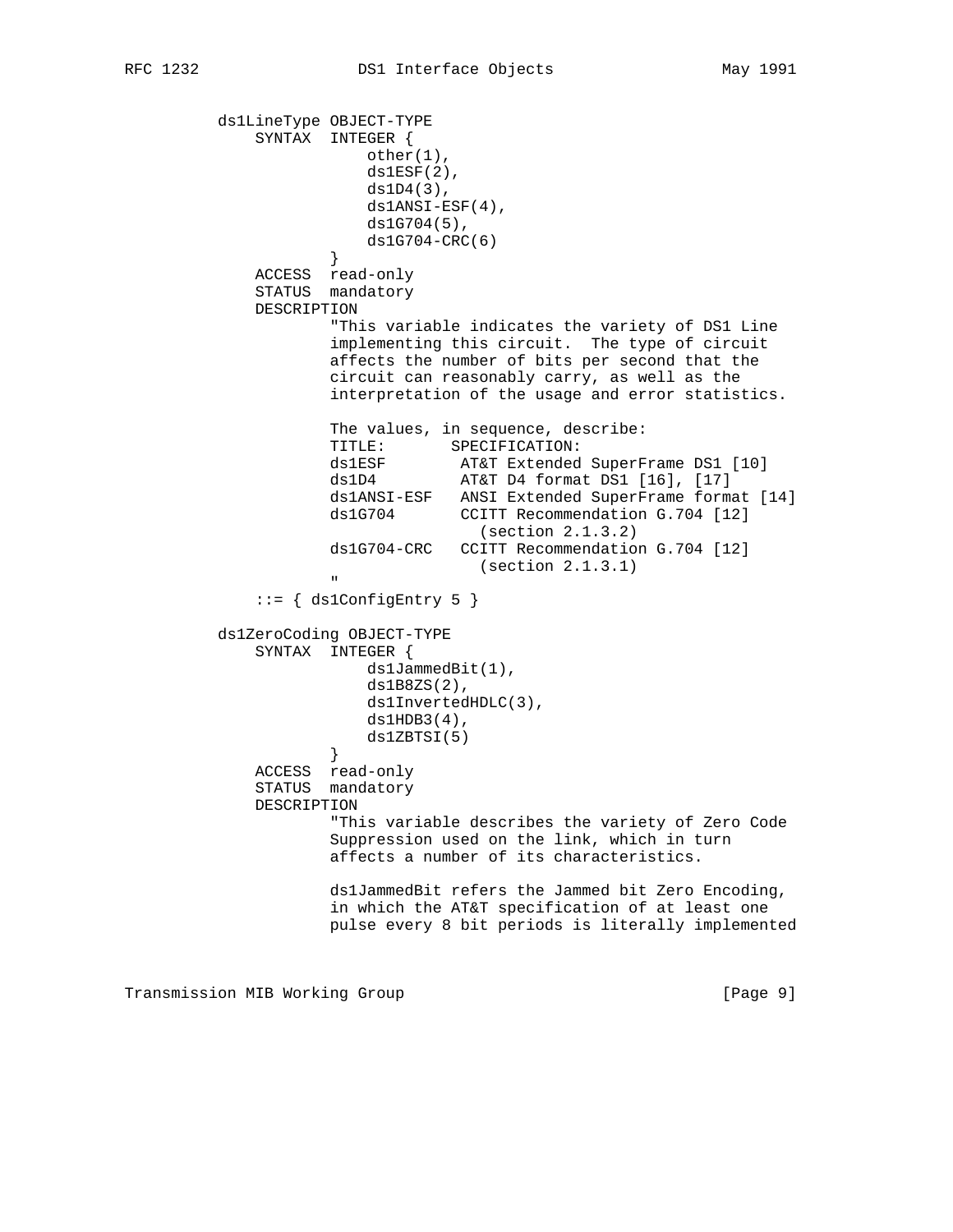by forcing a pulse in bit 8 of each channel. Thus, only seven bits per channel, or 1.344 Mbps, is available for data.

 ds1B8ZS refers to the use of a specified pattern of normal bits and bipolar violations which are used to replace a sequence of eight zero bits (see [14]). In this context, all eight bits in a channel are technically available for data, but care must be taken with D4 encoded data to avoid having HDLC Flag streams imitate spurious Yellow Alarm conditions. Typically, one bit per frame is ignored to force flag streams to rotate, thereby avoiding this error type. CCITT Recommendation G.703 [11] may be referred to for further definition of these.

 ds1InvertedHDLC refers to the practice, common on HDLC encoded DS1 data links, of inverting the data between the serial interface chip and the CSU. Since HDLC guarantees one zero every 6 bits in the worst case, while the standards call for (in effect) at least one pulse every eight, inverted HDLC enjoys 4/24 one's density on the line, which may improve the effective clock stability of a DS1 line. As with B8ZS, all eight bits in a channel are technically available for data, but care must be taken with D4 encoded data to avoid having HDLC Flag streams imitate spurious Yellow Alarm conditions. Typically, one bit per frame is ignored to force flag streams to rotate, thereby avoiding this error type.

 ANSI Clear Channels may use ds1ZBTSI, or Zero Byte Time Slot Interchange (see [14]).

```
 G.704 links, with or without CRC, use ds1HDB3 (see
            [11]).
     ::= { ds1ConfigEntry 6 }
 ds1Loopback OBJECT-TYPE
     SYNTAX INTEGER {
                 ds1NoLoop(1),
                 ds1LocalLoopbackLocalSide(2),
                 ds1LocalLoopbackRemoteSide(3),
                 ds1RemoteLoopbackLocalSide(4),
            ds1RemoteLoopbackRemoteSide(5)<br>}
```

```
 }
```
Transmission MIB Working Group **[Page 10]** [Page 10]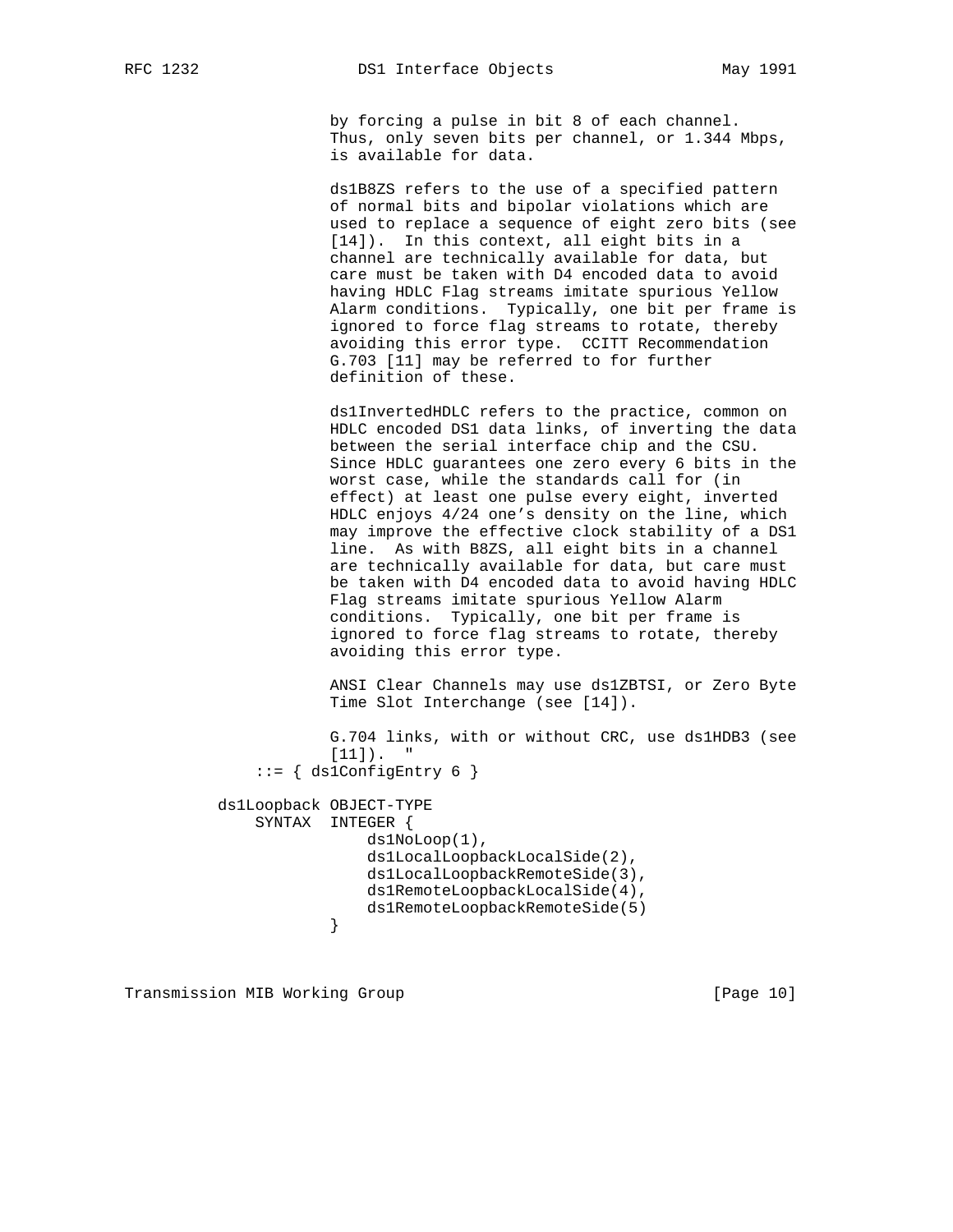ACCESS read-only STATUS mandatory DESCRIPTION "This variable represents the loopback state of the CSU. Devices supporting read/write access should return badValue in response to a requested loopback state that the CSU does not support. The values mean: ds1NoLoop Not in the loopback state. A device that is not capable of performing a loopback on either interface shall always return this as it's value. ds1LocalLoopbackLocalSide Signal received from the local side of the device is looped back at the local connector (eg, without involving the CSU). ds1LocalLoopbackRemoteSide Signal received from the local side of the device is looped back at the remote connector (eg, through the CSU). ds1RemoteLoopbackLocalSide Signal received from the remote side of the device is looped back at the local connector (eg, through the CSU). ds1RemoteLoopbackRemoteSide Signal received from the remote side of the device is looped back at the remote connector (eg, without involving the CSU)."  $::= \{ ds1ConfigEntry 7 \}$  ds1SendCode OBJECT-TYPE SYNTAX INTEGER { ds1OtherTest(1), ds1SendNoCode(2), ds1SendSetCode(3), ds1SendResetCode(4), ds1SendQRSS(5)

Transmission MIB Working Group **[Page 11]** [Page 11]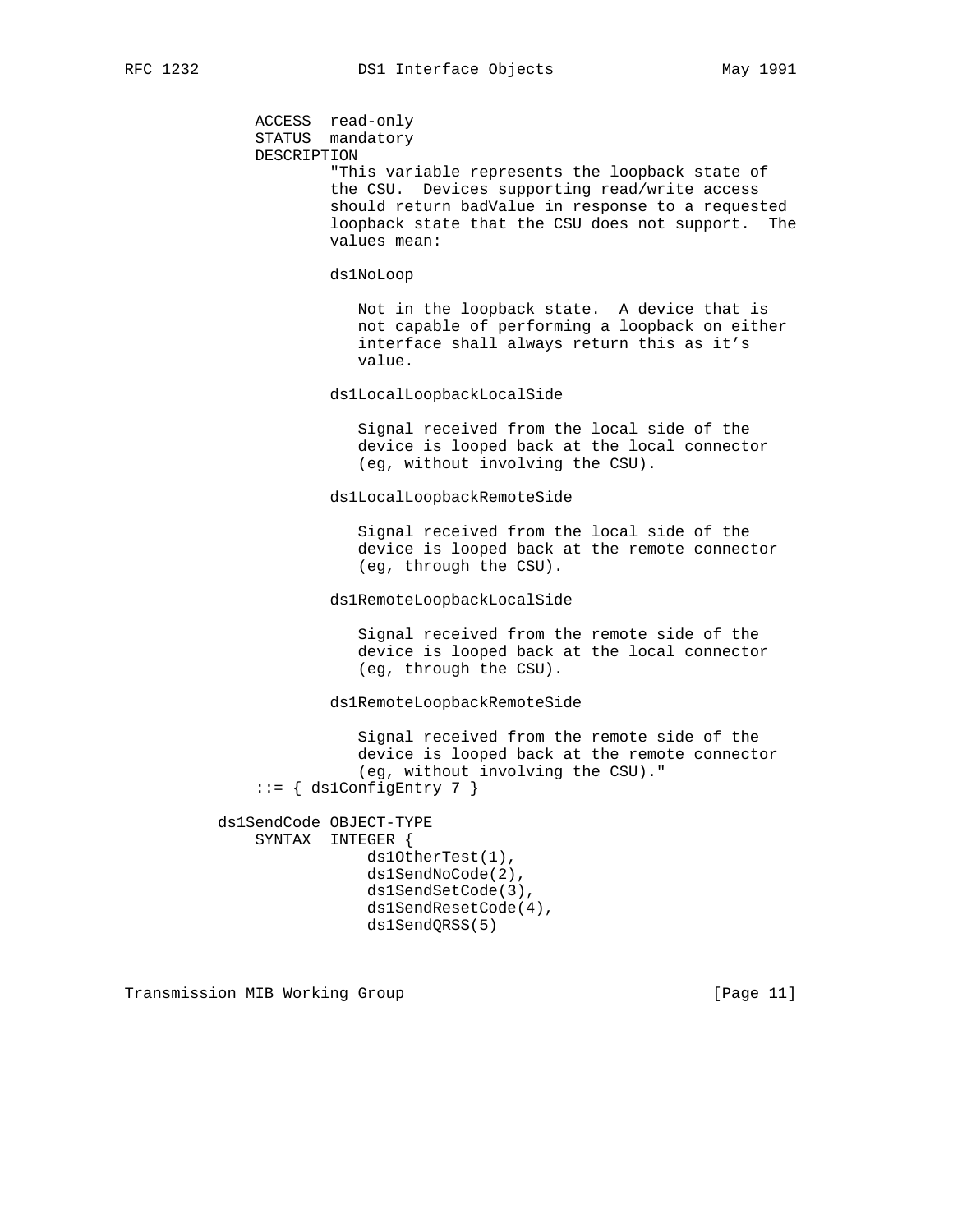```
 }
 ACCESS read-only
STATUS mandatory
             DESCRIPTION
                "This variable indicates what type of code is
                being sent across the DS1 circuit by the CSU. The
                values mean:
                ds1SendNoCode sending looped or normal data
                ds1SendSetCode sending a loopback request
                ds1SendResetCode sending a loopback termination request
               ds1SendQRSS sending the BERT pattern described in
                              ANSI T1.403-1989 section 5.6
                ds1OtherTest sending a different BERT/BLERT pattern,
                               such as all zeroes, all ones, etc."
             ::= { ds1ConfigEntry 8 }
         ds1YellowAlarm OBJECT-TYPE
             SYNTAX INTEGER {
                     ds1NoYellowAlarm (1),
                     ds1YellowAlarm (2)
 }
             ACCESS read-only
             STATUS mandatory
             DESCRIPTION
                     "This variable indicates if a Yellow Alarm
                     condition exists.
                    Note that G.704 interfaces do not support Yellow
                    Alarms. Accordingly, such agents should return
                     the value ds1NoYellowAlarm."
            ::= \{ ds1ConfigEntry 9 \} ds1RedAlarm OBJECT-TYPE
             SYNTAX INTEGER {
                        ds1NoRedAlarm (1),
                     ds1RedAlarm (2)
 }
 ACCESS read-only
STATUS mandatory
             DESCRIPTION
                     "This variable indicates if a Red Alarm condition
                    exists.
                    Note that G.704 interfaces do not support Red
                    Alarms. Accordingly, such agents should return
                    the value ds1NoRedAlarm."
             ::= { ds1ConfigEntry 10 }
```
Transmission MIB Working Group **[Page 12]** [Page 12]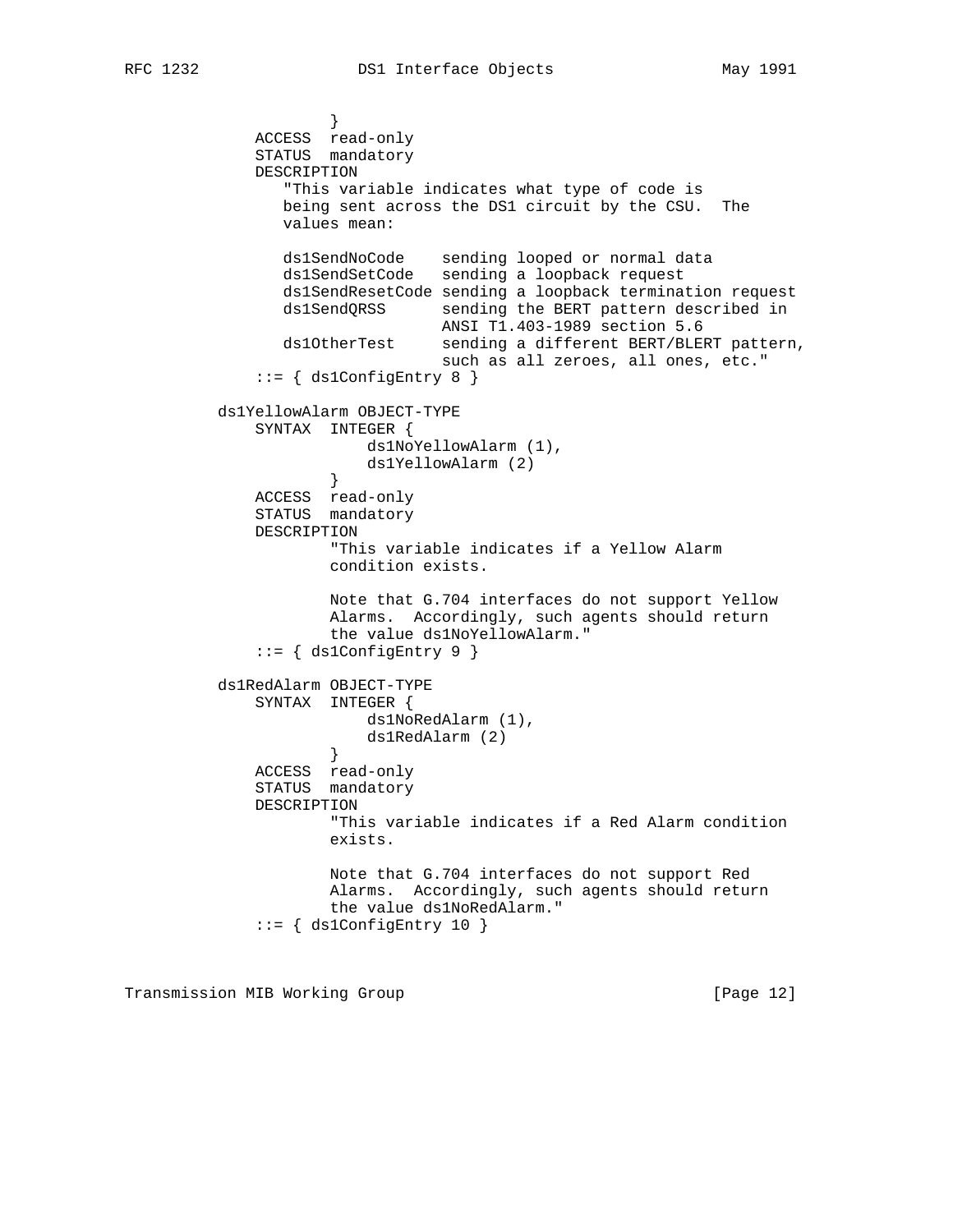ds1CircuitIdentifier OBJECT-TYPE SYNTAX DisplayString (SIZE (0..255)) ACCESS read-only STATUS mandatory DESCRIPTION "This variable contains the transmission vendor's circuit identifier, for the purpose of facilitating troubleshooting."  $::=$   $\{$  ds1ConfigEntry 11  $\}$  -- the DS1 Interval group -- Implementation of this group is mandatory for all systems -- that attach to a ds1. -- It is recognized that some currently deployed CSUs do not -- record the entire set of statistics specified in this -- group. Accordingly, some agents queried for these objects -- may treat these objects as having an ACCESS clause value -- of not-accessible. -- The DS1 Interval Table contains various statistics -- collected by each CSU over the previous 24 hours of -- operation. The past 24 hours are broken into 96 completed -- 15 minute intervals. ds1IntervalTable OBJECT-TYPE SYNTAX SEQUENCE OF DS1IntervalEntry ACCESS not-accessible STATUS mandatory DESCRIPTION "The DS1 Interval table."  $::= \{ ds1 2 \}$  ds1IntervalEntry OBJECT-TYPE SYNTAX DS1IntervalEntry ACCESS not-accessible STATUS mandatory DESCRIPTION "An entry in the DS1 Interval table." INDEX { ds1IntervalIndex, ds1IntervalNumber } ::= { ds1IntervalTable 1 } DS1IntervalEntry ::= SEQUENCE { ds1IntervalIndex INTEGER,

Transmission MIB Working Group **[Page 13]** [Page 13]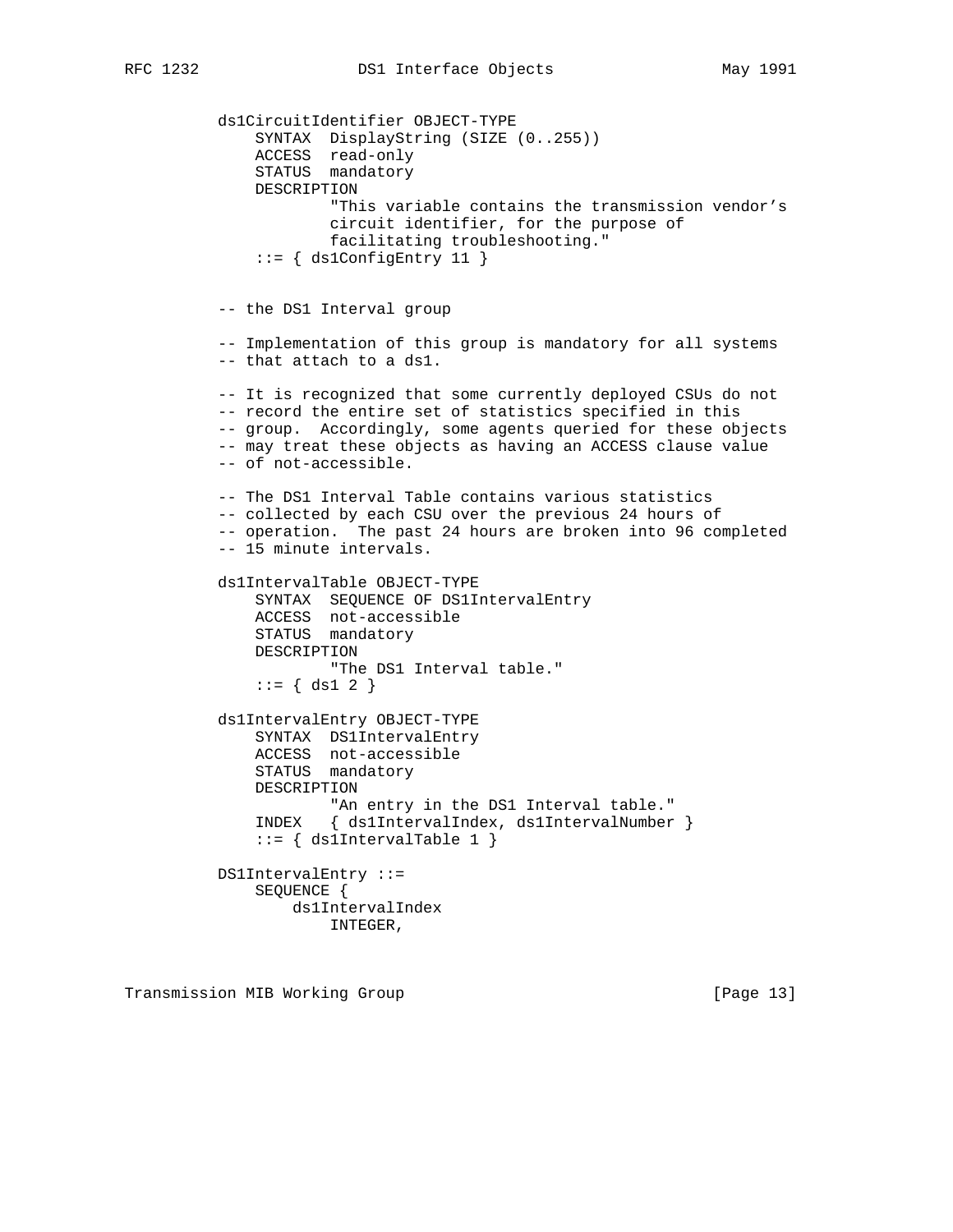```
 ds1IntervalNumber
                       INTEGER (1..96),
                   ds1IntervalESs
                       Counter,
                   ds1IntervalSESs
                       Counter,
                   ds1IntervalSEFSs
                       Counter,
                   ds1IntervalUASs
                      Counter,
                   ds1IntervalCSSs
                      Counter,
                   ds1IntervalBPVs
                      Counter,
                  ds1IntervalCVs
               Counter
 }
          ds1IntervalIndex OBJECT-TYPE
               SYNTAX INTEGER
               ACCESS read-only
               STATUS mandatory
               DESCRIPTION
                       "The index value which uniquely identifies the CSU
                       to which this entry is applicable. The interface
                       identified by a particular value of this index is
                       the same interface as identified by the same value
                       an ds1CSUIndex object instance."
               ::= { ds1IntervalEntry 1 }
          ds1IntervalNumber OBJECT-TYPE
              SYNTAX INTEGER (1..96)
               ACCESS read-only
               STATUS mandatory
              DESCRIPTION
                       "A number between 1 and 96, where 1 is the most
                       recently completed 15 minute interval and 96 is
                       the least recently completed 15 minute interval
                       (assuming that all 96 intervals are valid)."
               ::= { ds1IntervalEntry 2 }
          ds1IntervalESs OBJECT-TYPE
               SYNTAX Counter
               ACCESS read-only
               STATUS mandatory
               DESCRIPTION
                       "The counter associated with the number of Errored
                       Seconds, as defined by ANSI Draft Standard
```
Transmission MIB Working Group **[Page 14]** [Page 14]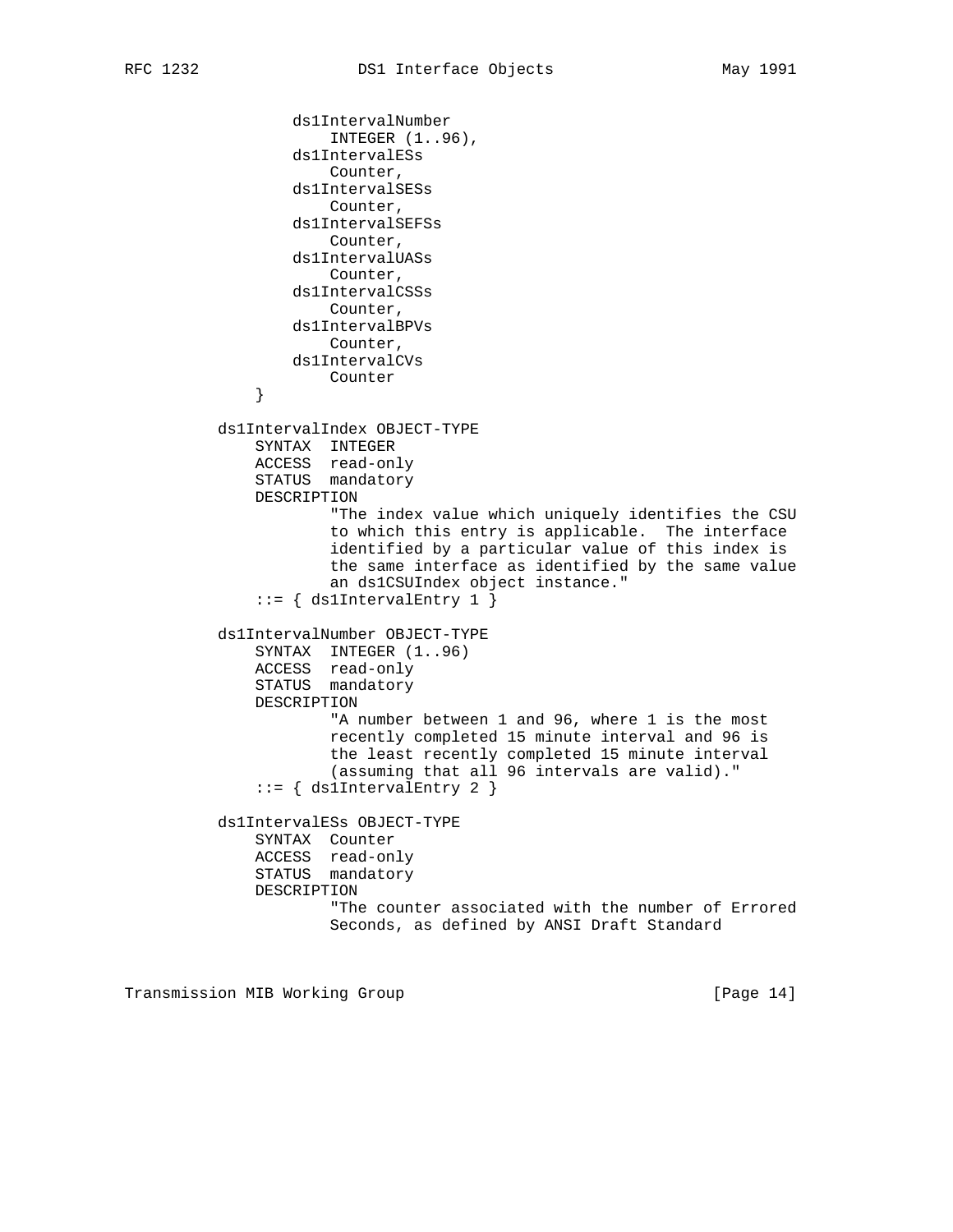```
 T1M1.3/90 - 027R2[15], encountered by a DS1 CSU
             during one of the previous 96 fifteen minute
             intervals."
     ::= { ds1IntervalEntry 3 }
 ds1IntervalSESs OBJECT-TYPE
     SYNTAX Counter
     ACCESS read-only
     STATUS mandatory
     DESCRIPTION
             "The counter associated with the number of
             Severely Errored Seconds, as defined by ANSI Draft
             Standard T1M1.3/90 - 027R2[15], encountered by a
             DS1 CSU during one of the previous 96 fifteen
             minute intervals."
    ::= { ds1IntervalEntry 4 }
 ds1IntervalSEFSs OBJECT-TYPE
     SYNTAX Counter
     ACCESS read-only
     STATUS mandatory
     DESCRIPTION
             "The counter associated with the number of
             Severely Errored Framing Seconds, as defined by
             ANSI Draft Standard T1M1.3/90 - 027R2[15],
             encountered by a DS1 CSU during one of the
             previous 96 fifteen minute intervals."
    ::= \{ ds1IntervalEntry 5 \} ds1IntervalUASs OBJECT-TYPE
     SYNTAX Counter
     ACCESS read-only
     STATUS mandatory
     DESCRIPTION
             "The counter associated with the number of
             Unavailable Seconds, as defined by ANSI Draft
             Standard T1M1.3/90 - 027R2[15], encountered by a
             DS1 CSU during one of the previous 96 fifteen
             minute intervals."
    ::= { ds1IntervalEntry 6 }
 ds1IntervalCSSs OBJECT-TYPE
     SYNTAX Counter
     ACCESS read-only
     STATUS mandatory
     DESCRIPTION
             "The counter associated with the number of
             Controlled Slip Seconds, as defined by ANSI Draft
```
Transmission MIB Working Group **[Page 15]** [Page 15]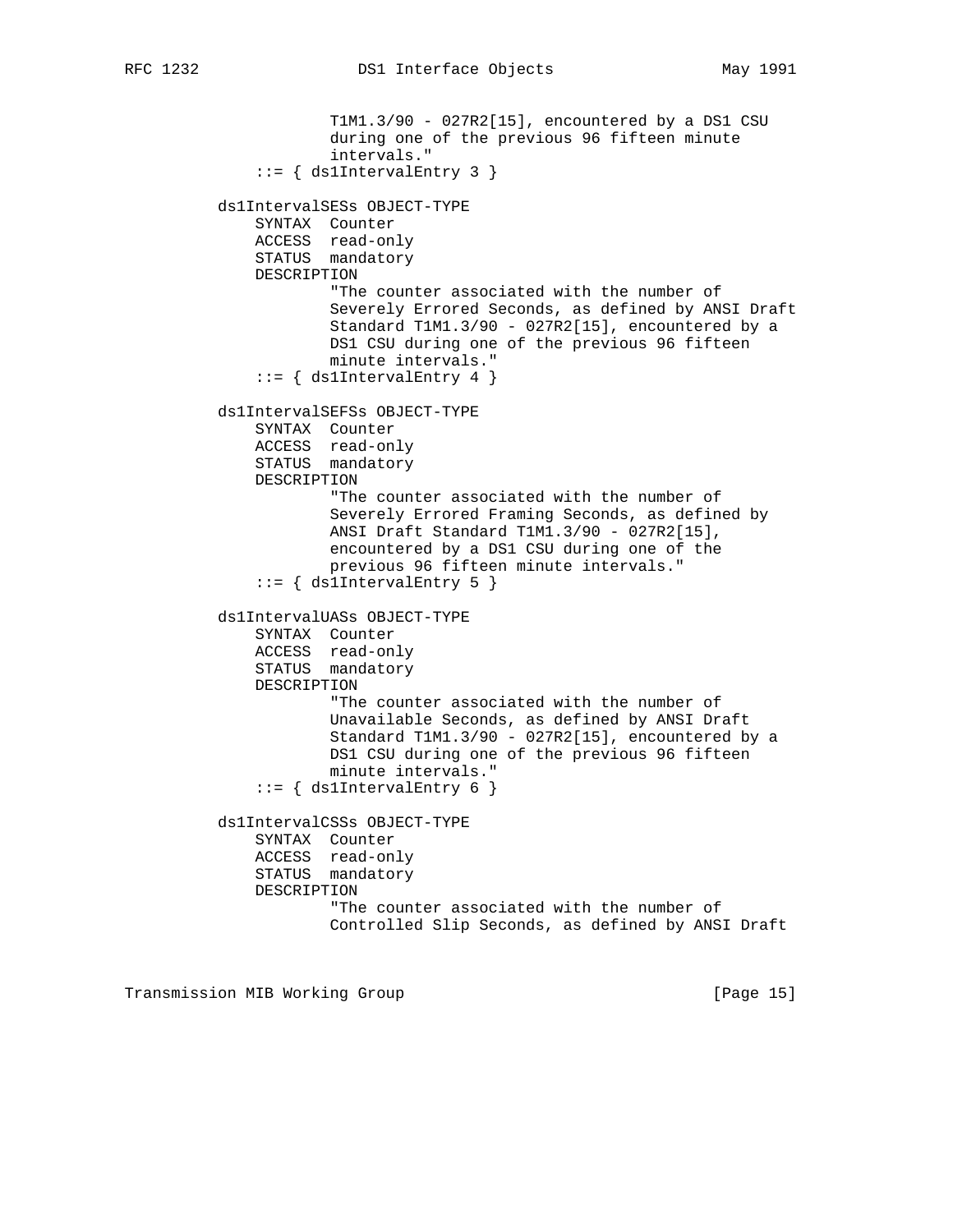```
 Standard T1M1.3/90 - 027R2[15], encountered by a
             DS1 CSU during one of the previous 96 fifteen
             minute intervals."
     ::= { ds1IntervalEntry 7 }
 ds1IntervalBPVs OBJECT-TYPE
     SYNTAX Counter
     ACCESS read-only
     STATUS mandatory
     DESCRIPTION
             "The counter associated with the number of Bipolar
             Violations, as defined by ANSI Draft Standard
             T1M1.3/90 - 027R2[15], encountered by a DS1 CSU
             during one of the previous 96 fifteen minute
             intervals."
    ::= { ds1IntervalEntry 8 }
 ds1IntervalCVs OBJECT-TYPE
     SYNTAX Counter
     ACCESS read-only
     STATUS mandatory
     DESCRIPTION
             "The counter associated with the number of Code
             Violation Error Events, as defined by ANSI Draft
             Standard T1M1.3/90 - 027R2[15], encountered by a
             DS1 CSU during one of the previous 96 fifteen
             minute intervals.
             Note that D4 and G.704 (section 2.1.3.2)
             interfaces do not support Code Violation Error
             Events. Accordingly, such agents may treat this
             object as having an ACCESS clause value of not-
             accessible."
    ::= { ds1IntervalEntry 9 }
```
-- the DS1 Current group

 -- Implementation of this group is mandatory for all systems -- that attach to a ds1.

 -- It is recognized that some currently deployed CSUs do not -- record the entire set of statistics specified in this -- group. Accordingly, some agents queried for these objects -- may treat these objects as having an ACCESS clause value -- of not-accessible.

-- The DS1 current table contains various statistics being

Transmission MIB Working Group **[Page 16]** [Page 16]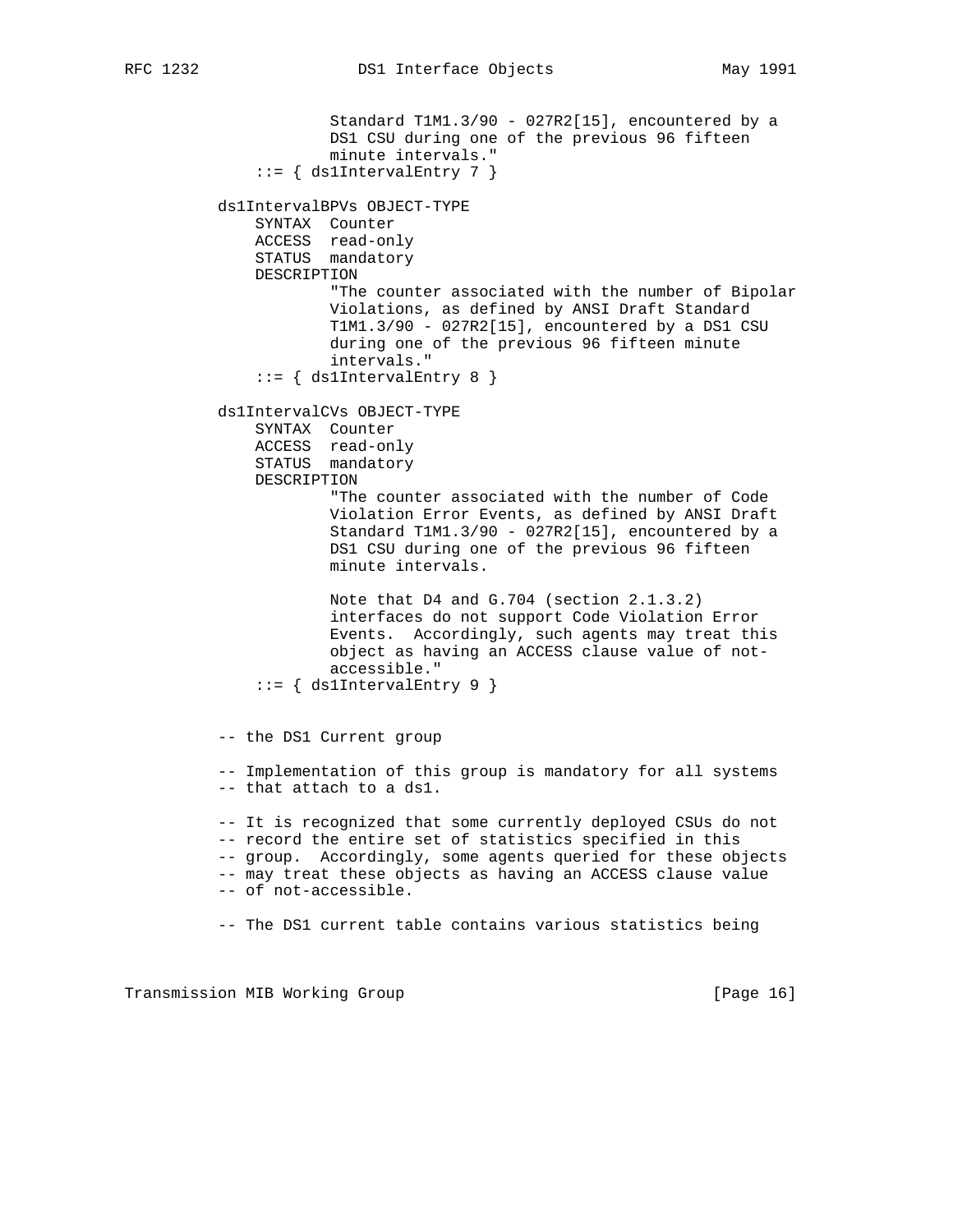-- collected for the current 15 minute interval.

 ds1CurrentTable OBJECT-TYPE SYNTAX SEQUENCE OF DS1CurrentEntry ACCESS not-accessible STATUS mandatory DESCRIPTION "The DS1 Current table." ::= { ds1 3 } ds1CurrentEntry OBJECT-TYPE SYNTAX DS1CurrentEntry ACCESS not-accessible STATUS mandatory DESCRIPTION "An entry in the DS1 Current table." INDEX { ds1CurrentIndex }  $::=$  { ds1CurrentTable 1 } DS1CurrentEntry ::= SEQUENCE { ds1CurrentIndex INTEGER, ds1CurrentESs Counter, ds1CurrentSESs Counter, ds1CurrentSEFSs Counter, ds1CurrentUASs Counter, ds1CurrentCSSs Counter, ds1CurrentBPVs Counter, ds1CurrentCVs Counter } ds1CurrentIndex OBJECT-TYPE SYNTAX INTEGER ACCESS read-only STATUS mandatory DESCRIPTION "The index value which uniquely identifies the CSU to which this entry is applicable. The interface identified by a particular value of this index is the same interface as identified by the same value

Transmission MIB Working Group **[Page 17]** [Page 17]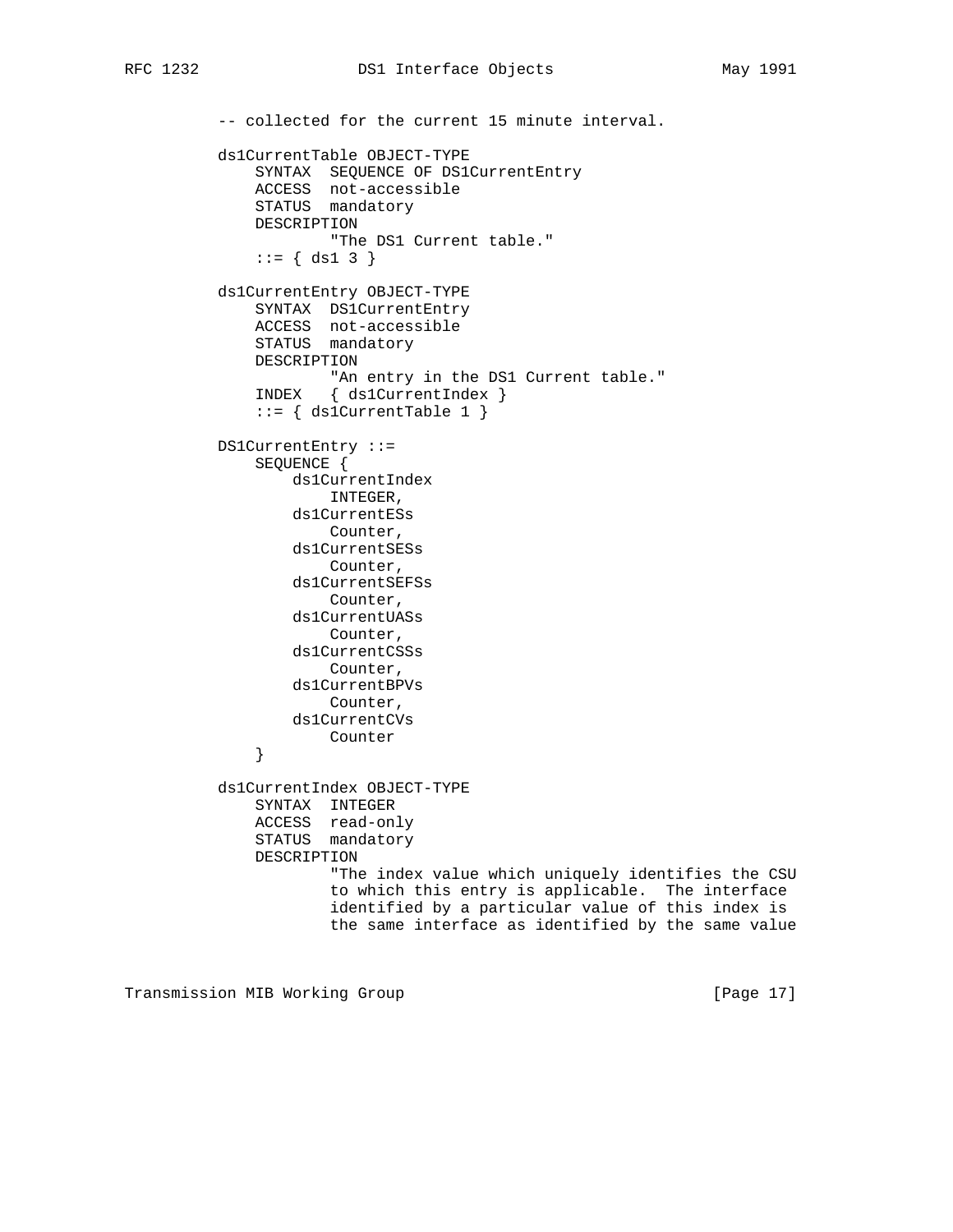an ds1CSUIndex object instance." ::= { ds1CurrentEntry 1 } ds1CurrentESs OBJECT-TYPE SYNTAX Counter ACCESS read-only STATUS mandatory DESCRIPTION "The counter associated with the number of Errored Seconds, as defined by ANSI Draft Standard T1M1.3/90 - 027R2[15], encountered by a DS1 CSU in the current 15 minute interval."  $::=$  { ds1CurrentEntry 2 } ds1CurrentSESs OBJECT-TYPE SYNTAX Counter ACCESS read-only STATUS mandatory DESCRIPTION "The counter associated with the number of Severely Errored Seconds, as defined by ANSI Draft Standard T1M1.3/90 - 027R2[15], encountered by a DS1 CSU in the current 15 minute interval."  $::=$  { ds1CurrentEntry 3 } ds1CurrentSEFSs OBJECT-TYPE SYNTAX Counter ACCESS read-only STATUS mandatory DESCRIPTION "The counter associated with the number of Severely Errored Framing Seconds, as defined by ANSI Draft Standard T1M1.3/90 - 027R2[15], encountered by a DS1 CSU in the current 15 minute interval."  $::=$  { ds1CurrentEntry 4 } ds1CurrentUASs OBJECT-TYPE SYNTAX Counter ACCESS read-only STATUS mandatory DESCRIPTION "The counter associated with the number of Unavailable Seconds, as defined by ANSI Draft Standard T1M1.3/90 - 027R2[15], encountered by a DS1 CSU in the current 15 minute interval."  $::=$  { ds1CurrentEntry 5 }

Transmission MIB Working Group **[Page 18]** [Page 18]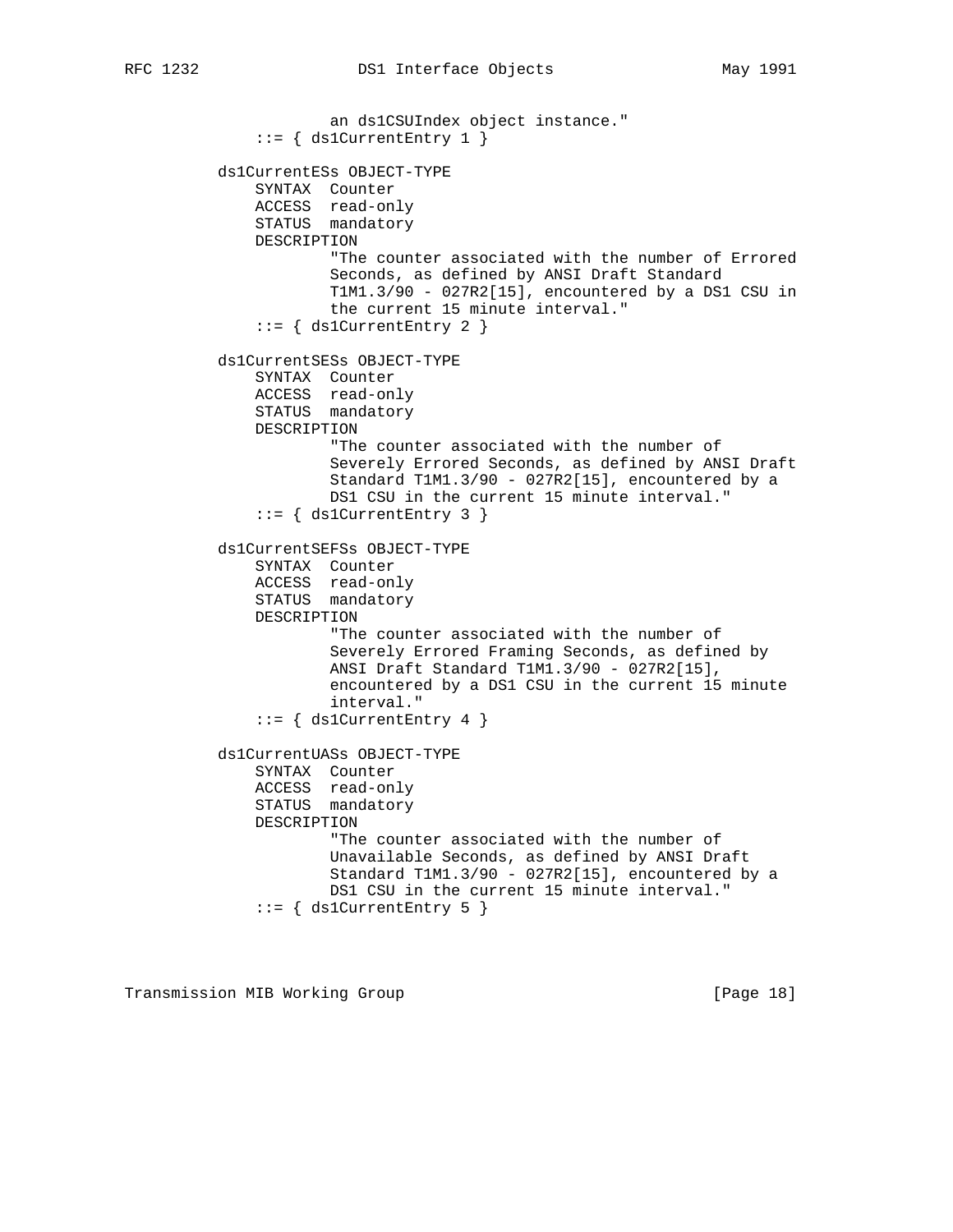ds1CurrentCSSs OBJECT-TYPE SYNTAX Counter ACCESS read-only STATUS mandatory DESCRIPTION "The counter associated with the number of Controlled Slip Seconds, as defined by ANSI Draft Standard T1M1.3/90 - 027R2[15], encountered by a DS1 CSU in the current 15 minute interval."  $::=$  { ds1CurrentEntry 6 } ds1CurrentBPVs OBJECT-TYPE SYNTAX Counter ACCESS read-only STATUS mandatory DESCRIPTION "The counter associated with the number of Bipolar Violations, as defined by ANSI Draft Standard T1M1.3/90 - 027R2[15], encountered by a DS1 CSU in the current 15 minute interval."  $::=$  { ds1CurrentEntry 7 } ds1CurrentCVs OBJECT-TYPE SYNTAX Counter ACCESS read-only STATUS mandatory DESCRIPTION "The counter associated with the number of Code Violation Error Events, as defined by ANSI Draft Standard T1M1.3/90 - 027R2[15], encountered by a DS1 CSU in the current 15 minute interval. Note that D4 and G.704 (section 2.1.3.2) interfaces do not support Code Violation Error Events. Accordingly, such agents may treat this object as having an ACCESS clause value of not accessible."  $::=$  { ds1CurrentEntry 8 } -- the DS1 Total group -- Implementation of this group is mandatory for all systems -- that attach to a ds1. -- It is recognized that some currently deployed CSUs do not -- record the entire set of statistics specified in this -- group. Accordingly, some agents queried for these objects

Transmission MIB Working Group **[Page 19]** [Page 19]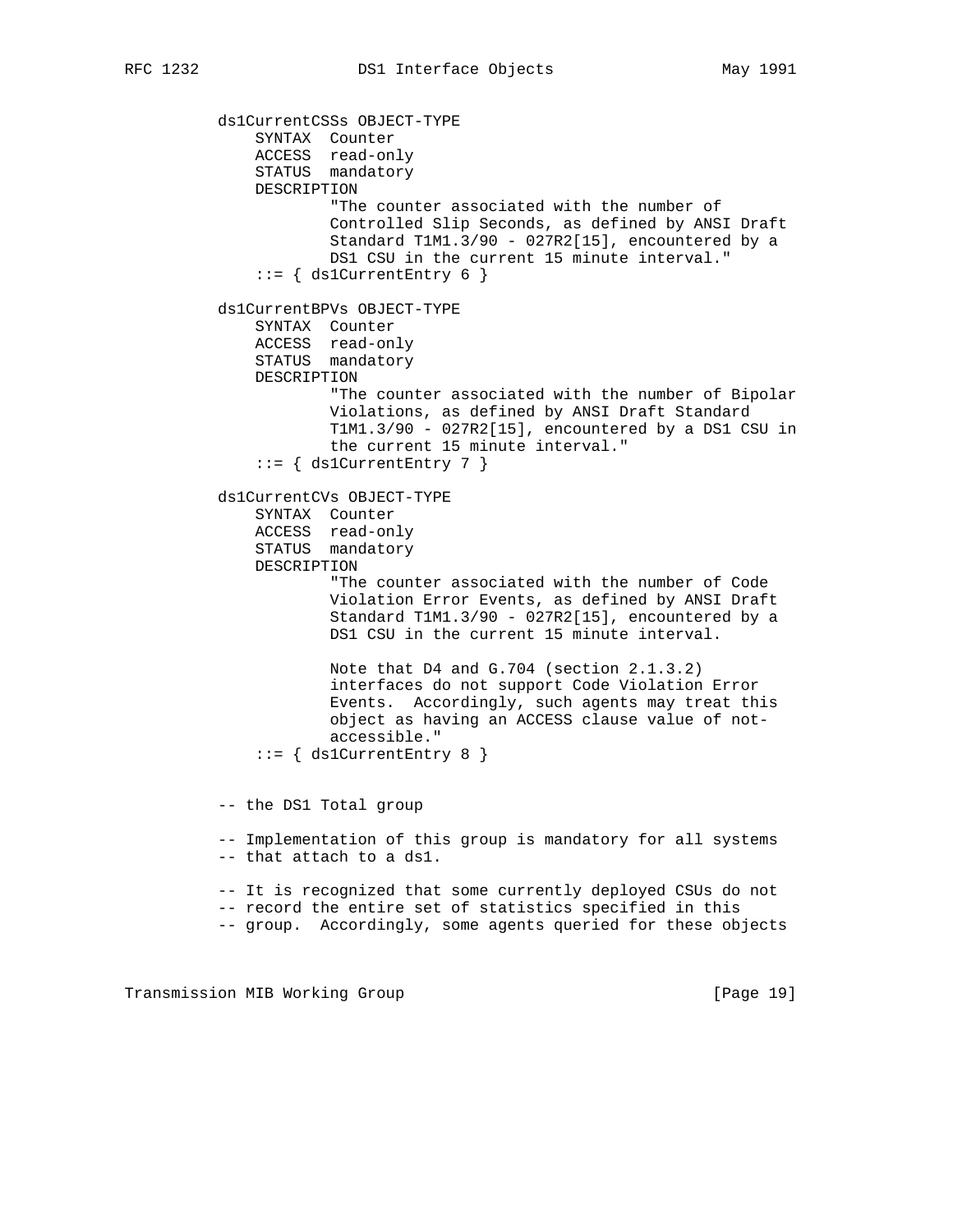```
 -- may treat these objects as having an ACCESS clause value
          -- of not-accessible.
          -- The DS1 Total Table contains the cumulative sum of the
          -- various statistics for the 24 hour interval preceding the
          -- first valid interval in the ds1CurrentTable.
          ds1TotalTable OBJECT-TYPE
              SYNTAX SEQUENCE OF DS1TotalEntry
              ACCESS not-accessible
              STATUS mandatory
              DESCRIPTION
                     "The DS1 Total table. 24 hour interval."
             ::= \{ ds1 4 \} ds1TotalEntry OBJECT-TYPE
SYNTAX DS1TotalEntry
 ACCESS not-accessible
              STATUS mandatory
              DESCRIPTION
                     "An entry in the DS1 Total table."
              INDEX { ds1TotalIndex }
             ::= { ds1TotalTable 1 }
          DS1TotalEntry ::=
              SEQUENCE {
                  ds1TotalIndex
                      INTEGER,
                  ds1TotalESs
                      Counter,
                  ds1TotalSESs
                      Counter,
                  ds1TotalSEFSs
                      Counter,
                  ds1TotalUASs
                      Counter,
                  ds1TotalCSSs
                     Counter,
                  ds1TotalBPVs
                     Counter,
                 ds1TotalCVs
              Counter
 }
          ds1TotalIndex OBJECT-TYPE
              SYNTAX INTEGER
              ACCESS read-only
              STATUS mandatory
```
Transmission MIB Working Group **[Page 20]** [Page 20]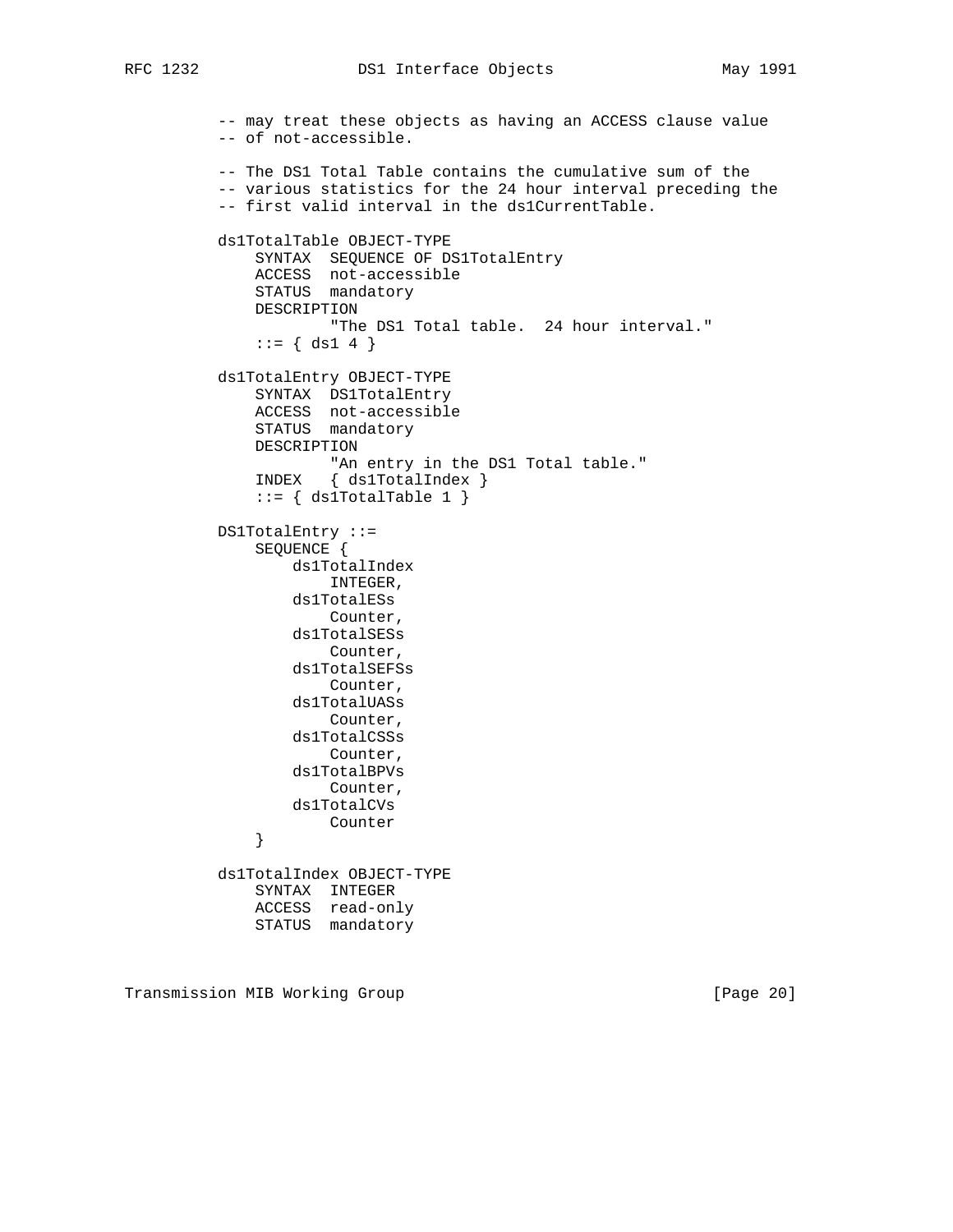```
 DESCRIPTION
             "The index value which uniquely identifies the CSU
             to which this entry is applicable. The interface
             identified by a particular value of this index is
             the same interface as identified by the same value
             an ds1CSUIndex object instance."
    ::= { ds1TotalEntry 1 }
 ds1TotalESs OBJECT-TYPE
     SYNTAX Counter
     ACCESS read-only
     STATUS mandatory
     DESCRIPTION
             "The counter associated with the number of Errored
             Seconds, as defined by ANSI Draft Standard
             T1M1.3/90 - 027R2[15], encountered by a DS1 CSU in
             the previous 24 hour interval"
    ::= { ds1TotalEntry 2 }
 ds1TotalSESs OBJECT-TYPE
     SYNTAX Counter
     ACCESS read-only
     STATUS mandatory
     DESCRIPTION
             "The counter associated with the number of
             Severely Errored Seconds, as defined by ANSI Draft
             Standard T1M1.3/90 - 027R2[15], encountered by a
             DS1 CSU in the previous 24 hour interval."
    ::= { ds1TotalEntry 3 }
 ds1TotalSEFSs OBJECT-TYPE
     SYNTAX Counter
     ACCESS read-only
     STATUS mandatory
     DESCRIPTION
             "The counter associated with the number of
             Severely Errored Framing Seconds, as defined by
             ANSI Draft Standard T1M1.3/90 - 027R2[15],
             encountered by a DS1 CSU in the previous 24 hour
             interval."
    ::= { ds1TotalEntry 4 }
 ds1TotalUASs OBJECT-TYPE
     SYNTAX Counter
     ACCESS read-only
     STATUS mandatory
     DESCRIPTION
             "The counter associated with the number of
```
Transmission MIB Working Group **[Page 21]** [Page 21]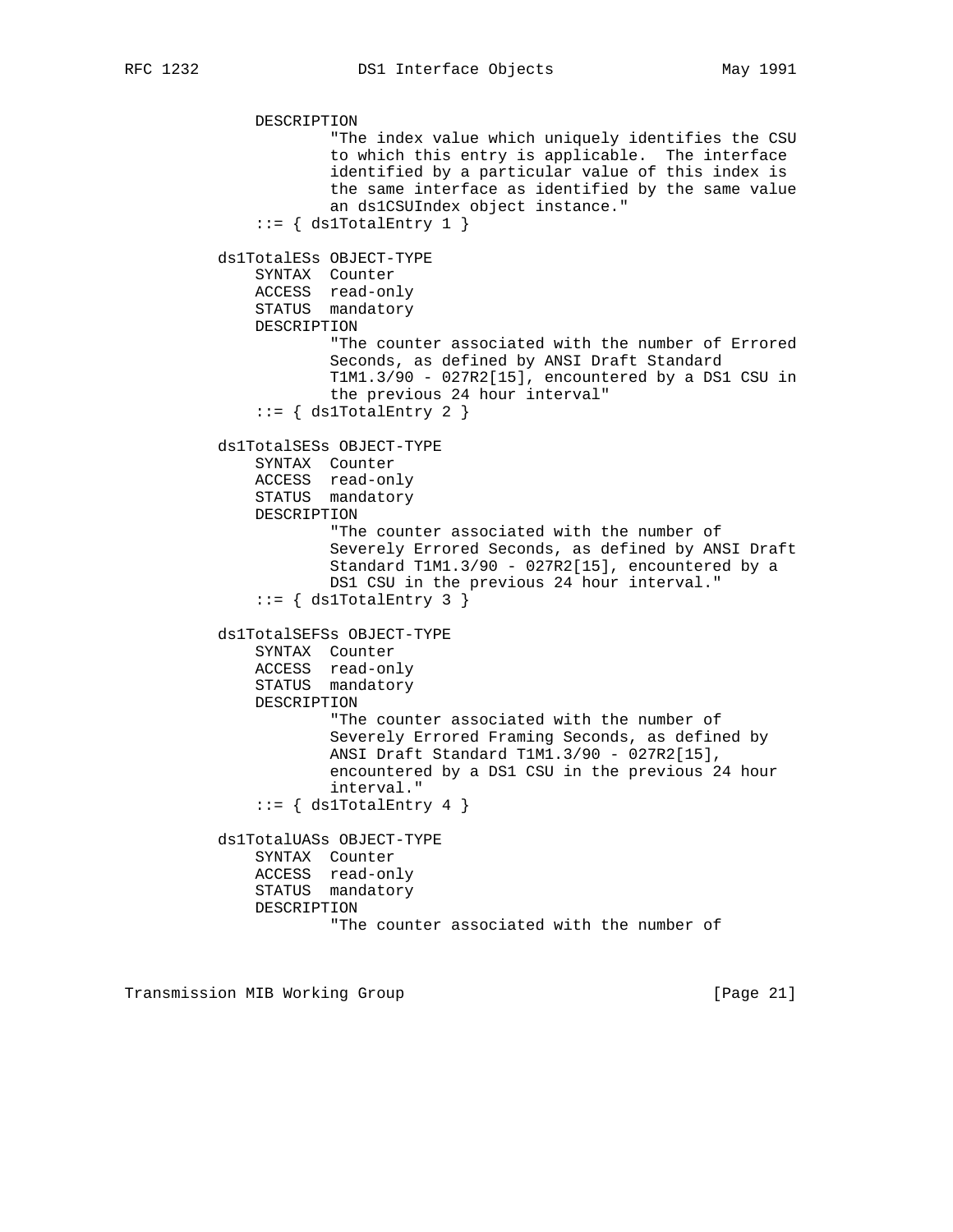```
 Unavailable Seconds, as defined by ANSI Draft
             Standard T1M1.3/90 - 027R2[15], encountered by a
             DS1 CSU in the previous 24 hour interval."
    ::= { ds1TotalEntry 5 }
 ds1TotalCSSs OBJECT-TYPE
     SYNTAX Counter
     ACCESS read-only
     STATUS mandatory
     DESCRIPTION
             "The counter associated with the number of
             Controlled Slip Seconds, as defined by ANSI Draft
             Standard T1M1.3/90 - 027R2[15], encountered by a
             DS1 CSU in the previous 24 hour interval."
    ::= { ds1TotalEntry 6 }
 ds1TotalBPVs OBJECT-TYPE
     SYNTAX Counter
     ACCESS read-only
     STATUS mandatory
     DESCRIPTION
             "The counter associated with the number of Bipolar
             Violations, as defined by ANSI Draft Standard
             T1M1.3/90 - 027R2[15], encountered by a DS1 CSU in
             the previous 24 hour interval."
    ::= { ds1TotalEntry 7 }
 ds1TotalCVs OBJECT-TYPE
     SYNTAX Counter
     ACCESS read-only
     STATUS mandatory
     DESCRIPTION
             "The counter associated with the number of Code
             Violation Error Events, as defined by ANSI Draft
             Standard T1M1.3/90 - 027R2[15], encountered by a
             DS1 CSU in the previous 24 hour interval.
             Note that D4 and G.704 (section 2.1.3.2)
             interfaces do not support Code Violation Error
             Events. Accordingly, such agents may treat this
             object as having an ACCESS clause value of not-
             accessible."
    ::= { ds1TotalEntry 8 }
 -- the DS1 Fractional group
 -- Implementation of this group is mandatory for those
```
Transmission MIB Working Group **[Page 22]**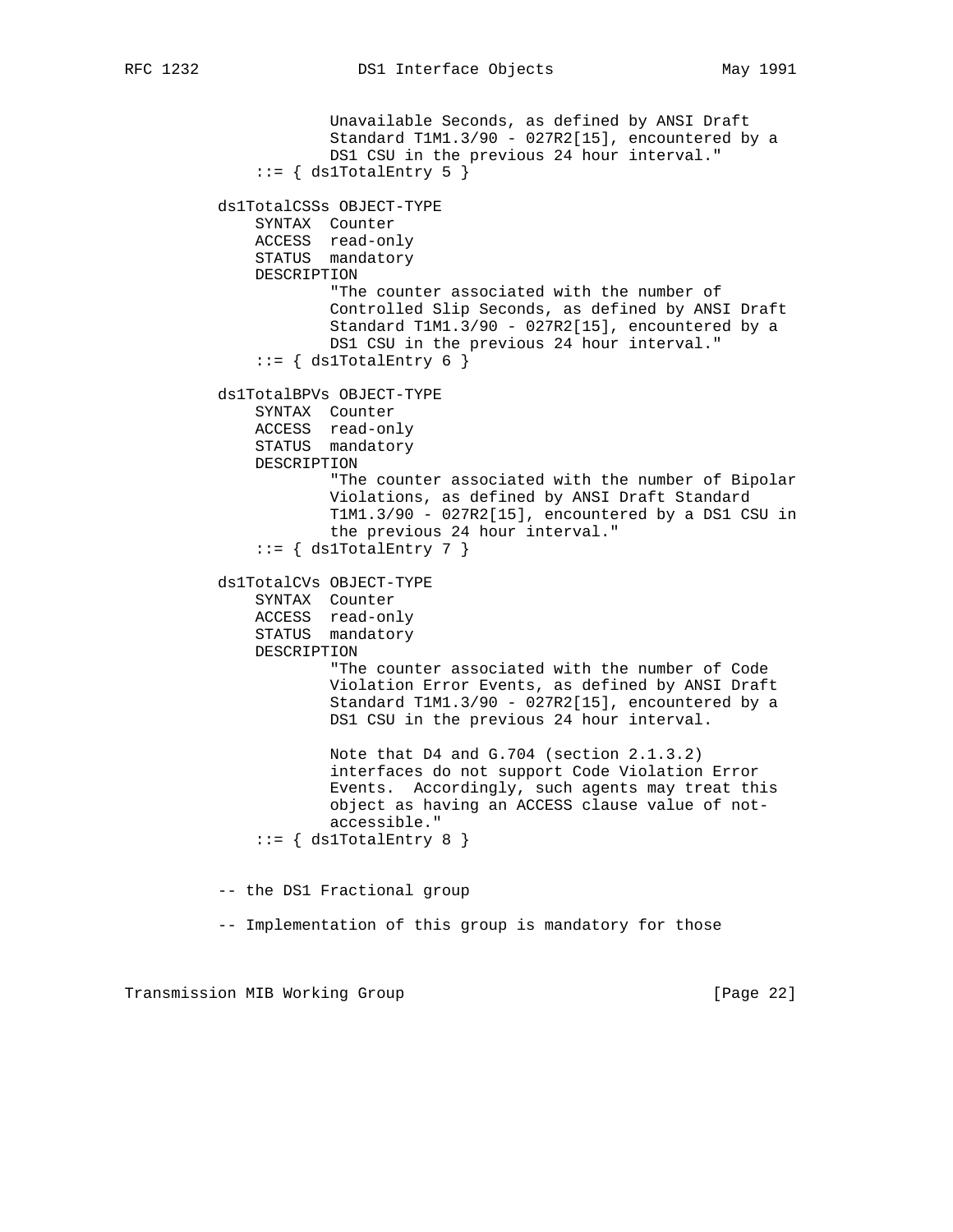```
 -- systems utilizing a fractional DS1 capability
          -- The DS1 fractional table contains identifies which DS1
          -- channels associated with a CSU are being used to support a
          -- logical interface, i.e., an entry in the interfaces table
          -- from the Internet-standard MIB. For Clear Channel
          -- implementations, exactly one ifTable entry corresponds to
          -- the CSU being managed. In this very typical case, the
          -- variable ds1Index indicates the value of ifIndex which
          -- corresponds to the interface being supported by a
          -- particular CSU.
          -- However, for fractional DS1 implementations, the
          -- correspondent value of ds1Index is 0, and for each DS1
          -- channel supporting a logical interface, there is an entry
          -- in the DS1 fractional table which names a value for
          -- ifIndex.
 --
          -- For ds1ESF, ds1D4, and ds1ANSI-ESF, there are 24 legal
          -- channels, numbered 1 through 24.
          --
          -- For G.704, there are 32 legal channels, numbered 1
          -- through 32. ds1G704 can carry user data in channels 2
          -- through 32, channel 1 being an overhead channel.
          -- ds1G704-CRC can carry user data in channels 2 through
          -- 16 and 18 through 32, channels 1 and 17 being overhead
                channels.
          ds1FracTable OBJECT-TYPE
              SYNTAX SEQUENCE OF DS1FracEntry
              ACCESS not-accessible
              STATUS mandatory
              DESCRIPTION
                      "The DS1 Fractional table."
             ::= { ds1 5 }
          ds1FracEntry OBJECT-TYPE
SYNTAX DS1FracEntry
 ACCESS not-accessible
              STATUS mandatory
              DESCRIPTION
                     "An entry in the DS1 Fractional table."
              INDEX { ds1FracIndex, ds1FracNumber }
             ::= { ds1FracTable 1 }
          DS1FracEntry ::=
              SEQUENCE {
```
Transmission MIB Working Group **[Page 23]**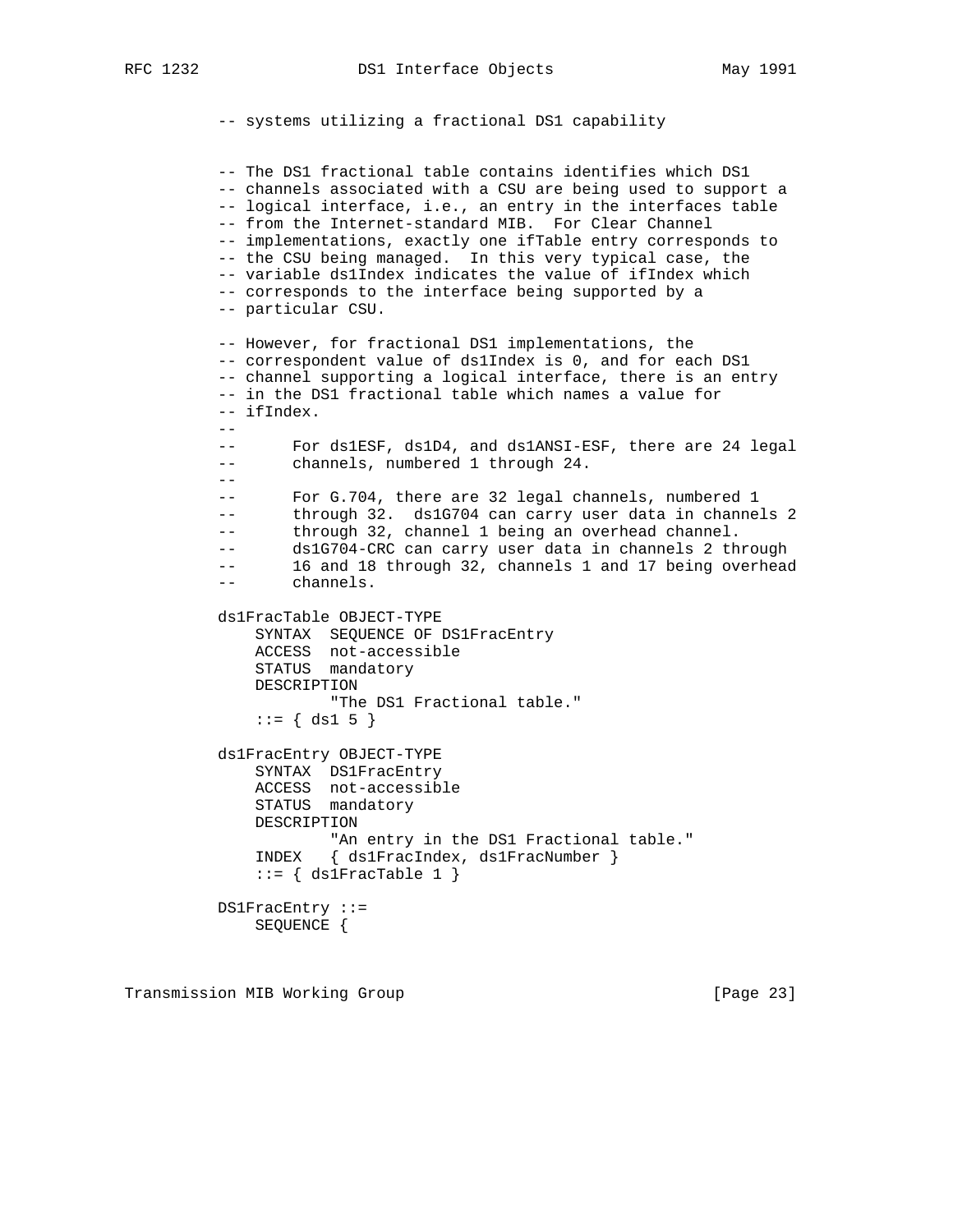```
 ds1FracIndex
                      INTEGER,
                  ds1FracNumber
                      INTEGER (1..32),
                  ds1FracIfIndex
               INTEGER
 }
          ds1FracIndex OBJECT-TYPE
              SYNTAX INTEGER
              ACCESS read-only
              STATUS mandatory
              DESCRIPTION
                       "The index value which uniquely identifies the CSU
                       to which this entry is applicable. The interface
                       identified by a particular value of this index is
                       the same interface as identified by the same value
                       an ds1CSUIndex object instance."
              ::= { ds1FracEntry 1 }
          ds1FracNumber OBJECT-TYPE
              SYNTAX INTEGER (1..32)
              ACCESS read-only
              STATUS mandatory
              DESCRIPTION
                       "The channel number for this entry."
             ::= { ds1FracEntry 2 }
          ds1FracIfIndex OBJECT-TYPE
              SYNTAX INTEGER
              ACCESS read-only
              STATUS mandatory
              DESCRIPTION
                       "An index value that uniquely identifies an
                       interface to a ds1. The interface identified by a
                      particular value of this index is the same
                       interface as identified by the same value an
                       ifIndex object instance."
              ::= { ds1FracEntry 3 }
```
END

Transmission MIB Working Group **[Page 24]** [Page 24]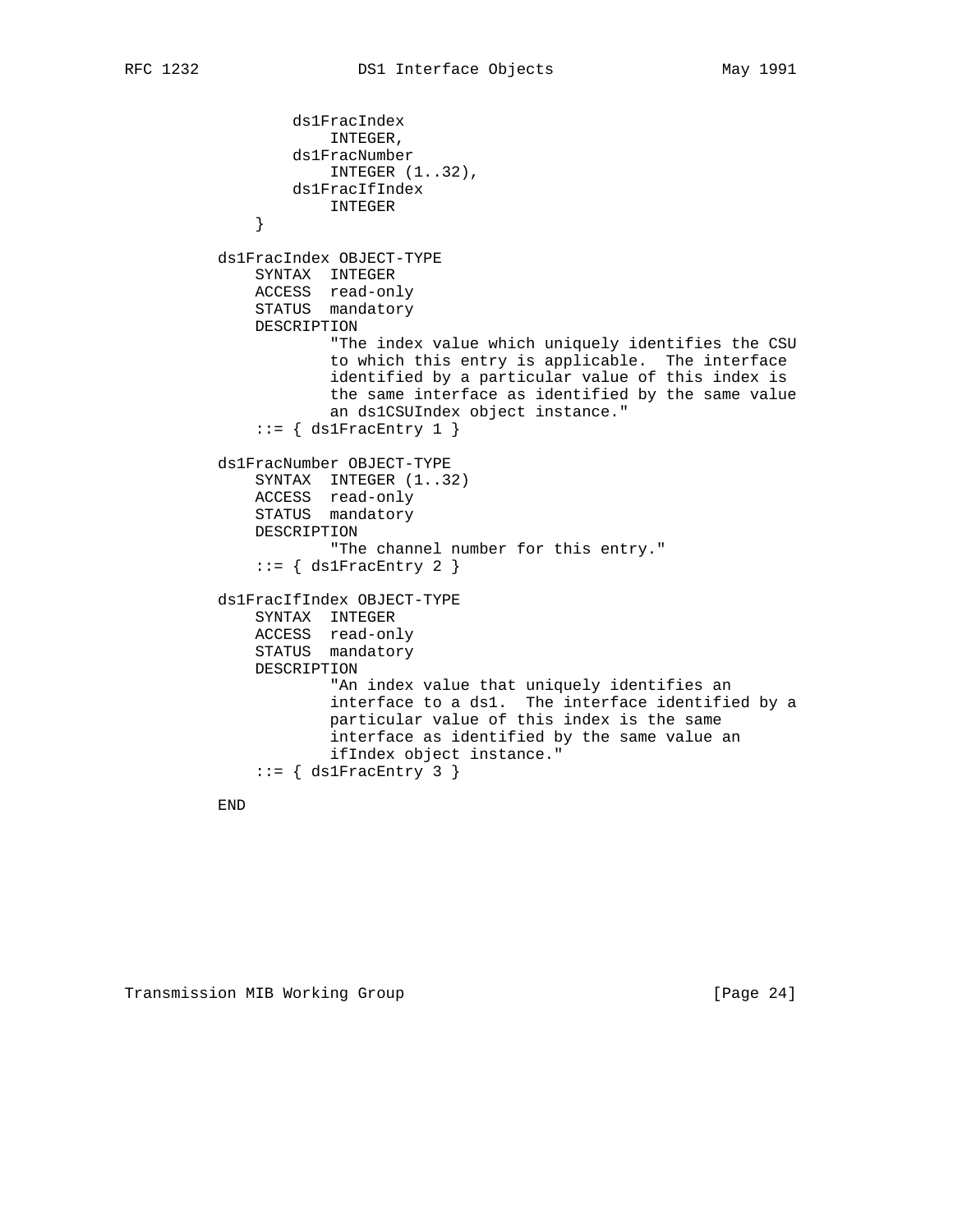### 6. Acknowledgements

 This document was produced by the SNMP and the Transmission MIB Working Groups:

> Anne Ambler, Spider Karl Auerbach, Sun Fred Baker, ACC Ken Brinkerhoff Ron Broersma, NOSC Jack Brown, US Army Theodore Brunner, Bellcore Jeffrey Buffum, HP Jeffrey D. Case, UTK Chris Chiptasso, Spartacus Paul Ciarfella, DEC Bob Collet Tracy Cox, Bellcore James R. Davin, MIT-LCS Kurt Dobbins, Cabletron Nadya El-Afandi, Network Systems Gary Ellis, HP Fred Engle Mike Erlinger Richard Fox, Synoptics Karen Frisa, CMU Chris Gunner, DEC Ken Hibbard, Xylogics Ole Jacobsen, Interop Ken Jones Satish Joshi, Synoptics Frank Kastenholz, Racal-Interlan Shimshon Kaufman, Spartacus Jim Kinder, Fibercom Alex Koifman, BBN Christopher Kolb, PSI Cheryl Krupczak, NCR Peter Lin, Vitalink John Lunny, TWG Carl Malamud Keith McCloghrie, HLS Donna McMaster, David Systems Lynn Monsanto, Sun Dave Perkins, 3COM Jim Reinstedler, Ungerman Bass Anil Rijsinghani, DEC Kary Robertson Marshall T. Rose, PSI (chair)

Transmission MIB Working Group **[Page 25]** [Page 25]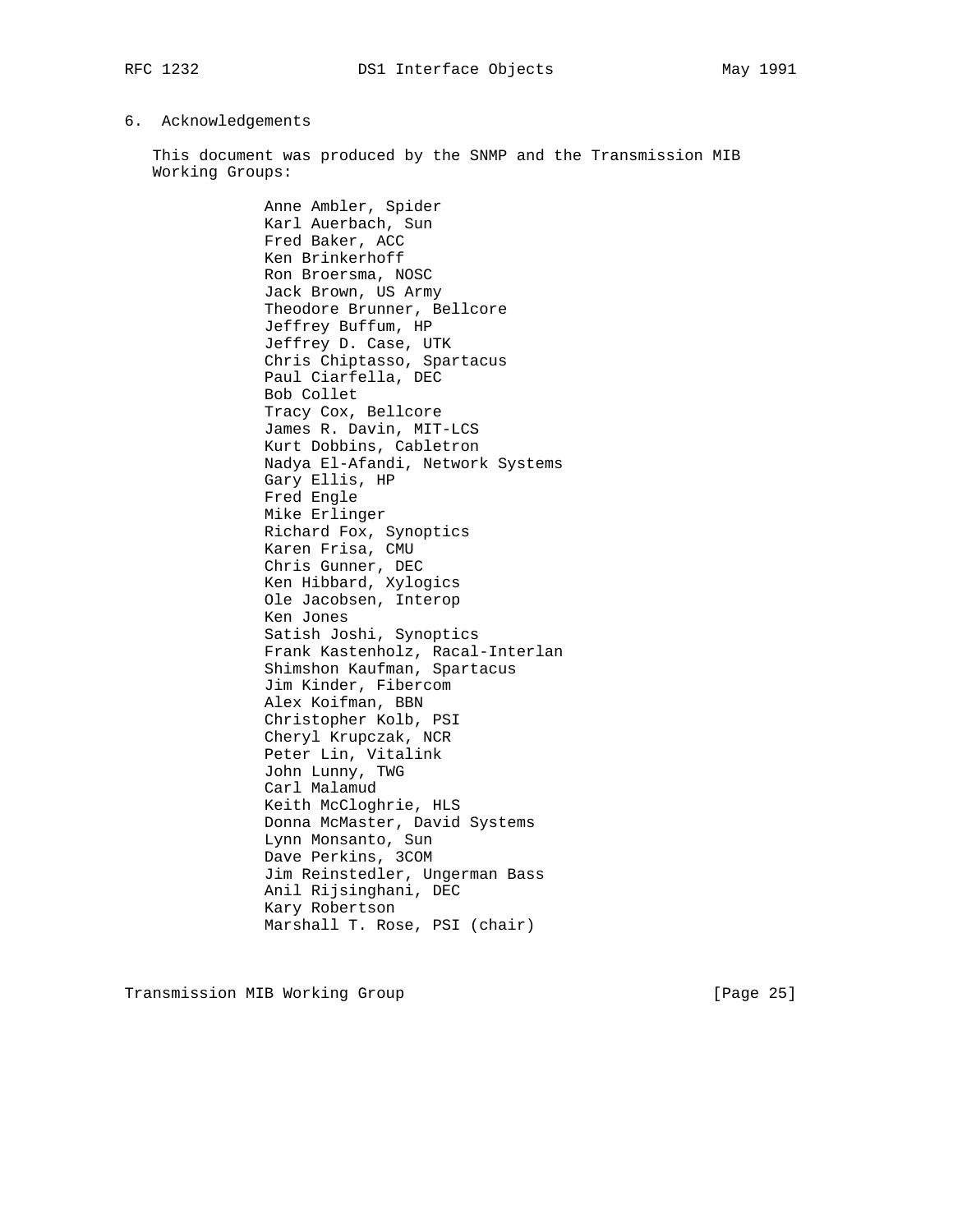L. Michael Sabo, NCSC Jon Saperia, DEC John Seligson Fei Shu, NEC Sam Sjogren, TGV Mark Sleeper, Sparta Lance Sprung Mike St.Johns Bob Stewart, Xyplex Emil Sturniold Kaj Tesink, Bellcore Dean Throop, Data General Bill Townsend, Xylogics Maurice Turcotte Kannan Varadhou Sudhanshu Verma, HP Warren Vik, Interactive Systems David Waitzman, BBN Steve Waldbusser, CMU Dan Wintringhan David Wood Jeff Young, Cray Research

# 7. References

- [1] Cerf, V., "IAB Recommendations for the Development of Internet Network Management Standards", RFC 1052, NRI, April 1988.
- [2] Cerf, V., "Report of the Second Ad Hoc Network Management Review Group", RFC 1109, NRI, August 1989.
- [3] Rose M., and K. McCloghrie, "Structure and Identification of Management Information for TCP/IP-based internets", RFC 1155, Performance Systems International, Hughes LAN Systems, May 1990.
- [4] McCloghrie K., and M. Rose, "Management Information Base for Network Management of TCP/IP-based internets", RFC 1156, Hughes LAN Systems, Performance Systems International, May 1990.
- [5] Case, J., Fedor, M., Schoffstall, M., and J. Davin, "Simple Network Management Protocol", RFC 1157, SNMP Research, Performance Systems International, Performance Systems International, MIT Laboratory for Computer Science, May 1990.
- [6] McCloghrie K., and M. Rose, Editors, "Management Information Base for Network Management of TCP/IP-based internets", RFC 1213, Performance Systems International, March 1991.

Transmission MIB Working Group **[Page 26]** [Page 26]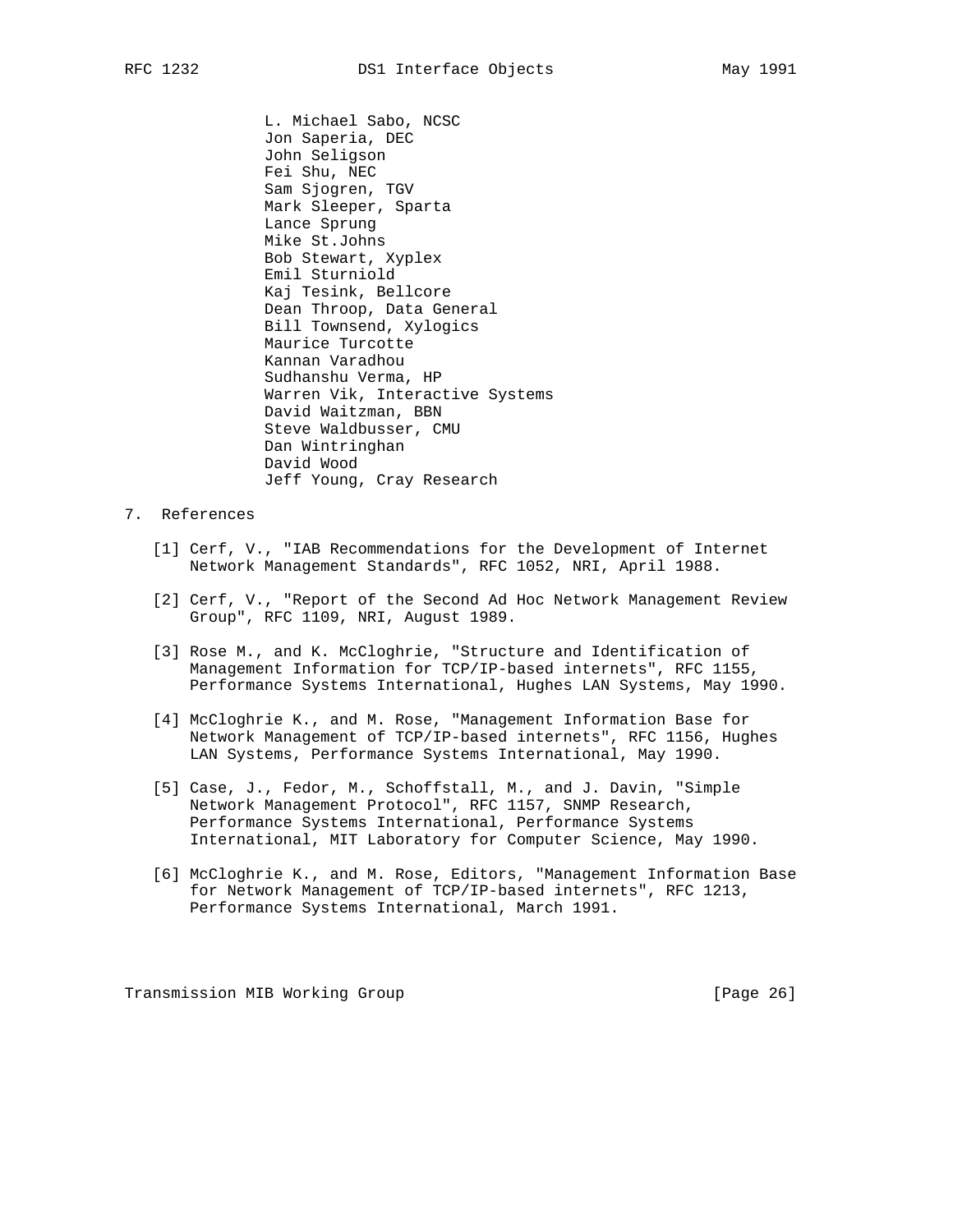- [7] Information processing systems Open Systems Interconnection Specification of Abstract Syntax Notation One (ASN.1), International Organization for Standardization, International Standard 8824, December 1987.
- [8] Information processing systems Open Systems Interconnection Specification of Basic Encoding Rules for Abstract Notation One (ASN.1), International Organization for Standardization, International Standard 8825, December 1987.
- [9] AT&T Information Systems, AT&T ESF DS1 Channel Service Unit User's Manual, 999-100-305, February 1988.
- [10] AT&T Technical Reference, Requirements for Interfacing Digital Terminal Equipment to Services Employing the Extended Superframe Format, Publication 54016, May 1988.
- [11] CCITT Specifications Volume III, Recommendation G.703, Physical/Electrical Characteristics of Hierarchical Digital Interfaces, July 1988.
- [12] CCITT Specifications Volume III, Recommendation G.704, Synchronous frame structures used at primary and secondary hierarchical levels, July 1988.
- [13] Rose, M., and K. McCloghrie, Editors, "Concise MIB Definitions", RFC 1212, Performance Systems International, Hughes LAN Systems, March 1991.
- [14] ANSI T1.403-1989 American National Standard for Telecommunications -- Carrier-to-Customer Installation -- DS1 Metallic Interface.
- [15] ANSI T1M1.3/90 027R2 Draft Proposed Standard -- Description of Installation and Maintenance Parameters for Digital Circuits, Facilities, and Networks.
- [16] Bell System Techical Reference, Publication 62411, High Capacity Digital Service Channel Interface Specification, September 1983.
- [17] Bell System Technical Reference, Publication 43801, "Digital Channel Bank Requirements and Objectives", November 1982.
- 8. Security Considerations

Security issues are not discussed in this memo.

Transmission MIB Working Group **[Page 27]** [Page 27]